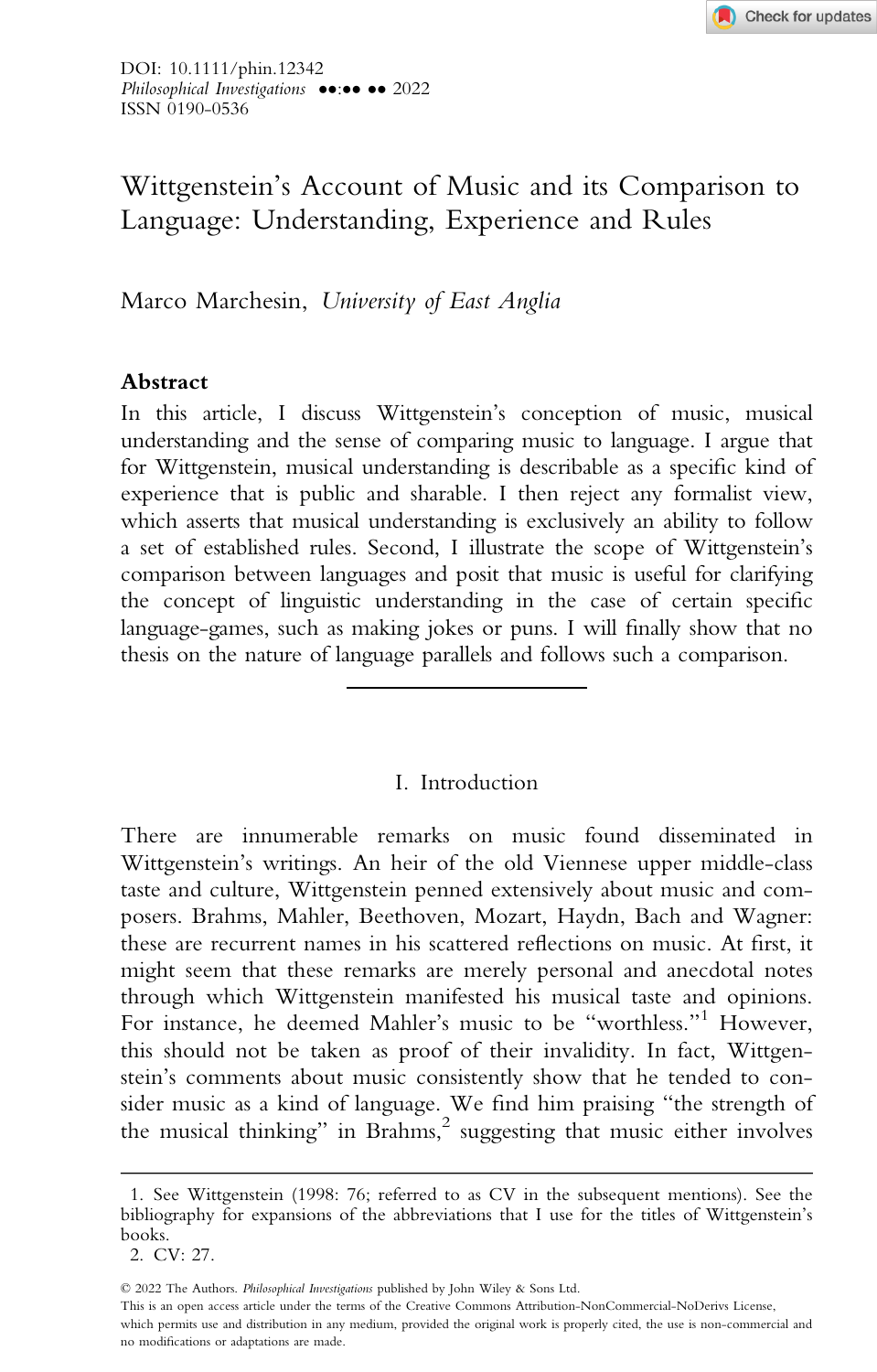thought or maybe is a kind of thought itself. He once pointed out that Brahms and Wagner's music were never employed in silent movies, as the images could not accompany their music, as audiences could not distinguish the music from the movie alone, and vice versa.<sup>3</sup> He also said that Mendelssohn is never hard to understand,<sup>4</sup> that Bach is more like a language than Mozart or Haydn,<sup>5</sup> that a man with no acquaintance with music can confuse a Chopin phrase with a kind of language, as there is "a strong musical element in language,"<sup>6</sup> and that understanding a musical phrase can be "called understanding a language."<sup>7</sup> Last, in the Investigations, Wittgenstein clearly suggests that "understanding a sentence in language is much more akin to understanding a theme in music than one may think,"<sup>8</sup> a comparison that is drawn even more punctually between themes and sentences in the Remarks on the Philosophy of Psychology. 9

However, the scattered and diverse nature of Wittgenstein's exploration of music allows for different interpretative approaches in understanding his insistence that music be considered as a kind of language. We might in fact wonder what it means to understand music, what it means for music to be a language, and what aim Wittgenstein had in mind when he drew a comparison between the two. These questions are interwoven, as the notion of understanding music presupposes a certain conception of what music as language must be, and vice versa. Hanne Ahonen, for instance, attributes a formalist concept of music to Wittgenstein, according to which understanding is "the ability to follow the specifically musical set of rules that constitute the system of music."10 Once we conceive music as constituted entirely by conventional rules, it follows that musical understanding is to be conceived as an ability to follow said rules. Subsequently, the comparison between music and language is implicitly taken to be positive; that is, it is meant to capture a common feature that music and language share. The shared commonality in this case is the fact that both are rule-governed activity. On the other hand, it has been argued that understanding music has to do with the mental realm. As indicated by Roger Scruton, music allows us to get in touch with the "states of mind" of the composer or performer. $11$ 

10. Ahonen (2005: 513).

<sup>3.</sup> CV: 29.

<sup>4.</sup> See CV: 27.

<sup>5.</sup> See CV: 40.

<sup>6.</sup> Wittgenstein (1967: §171; referred to as Z in the subsequent mentions).

<sup>7.</sup> Z §172.

<sup>8.</sup> Wittgenstein (2009a: §527; referred to as PI in the subsequent mentions).

<sup>9.</sup> See Wittgenstein (1980a: §1078; referred to as RPP I in the subsequent mentions).

<sup>11.</sup> See Scruton (2004: 1).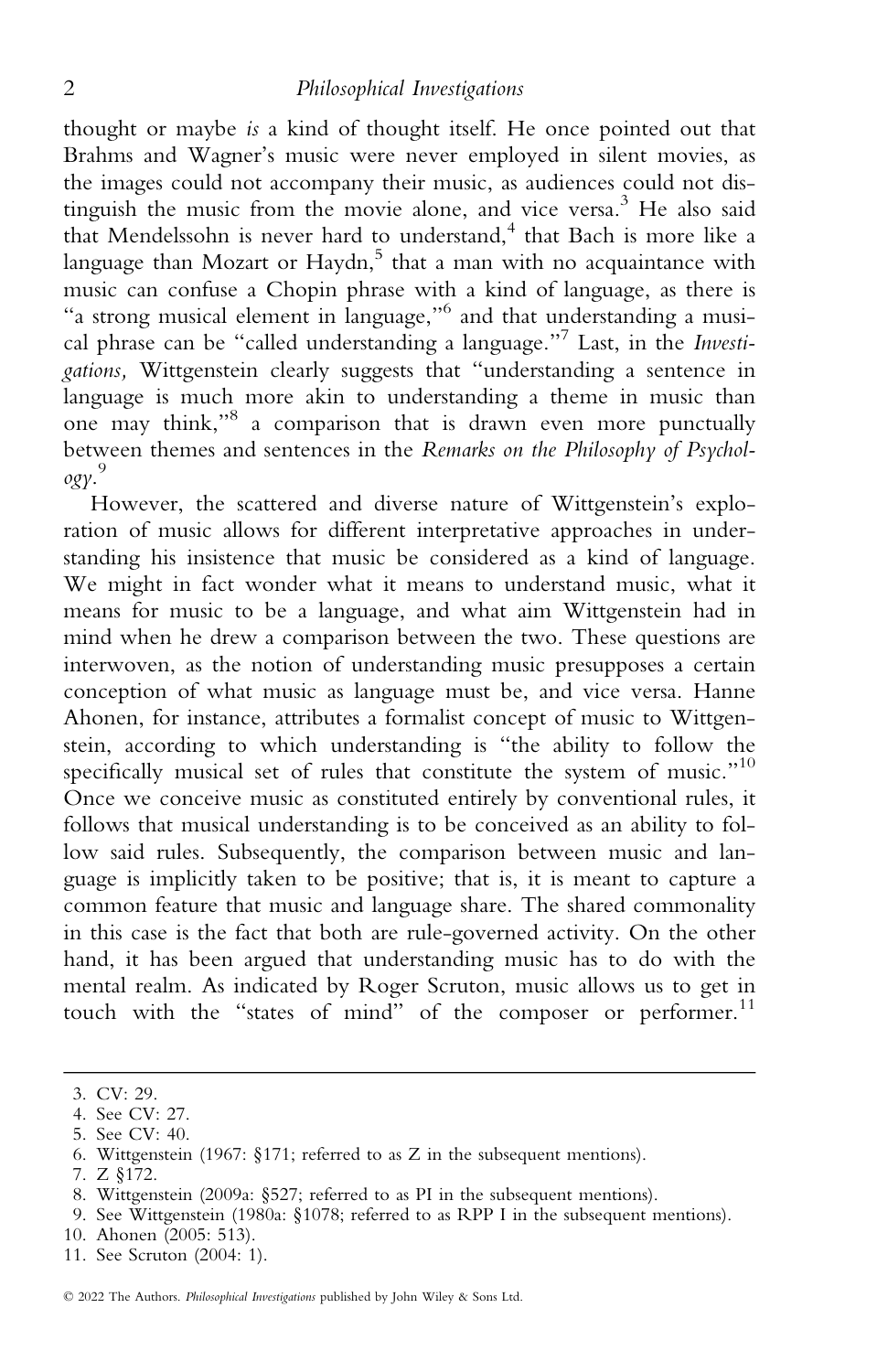Similarly, Oswald Hanfling points out that the feelings accompanying our hearing or playing define musical understanding, $12$  whereas Gilead Bar-Elli argues that a certain kind of experience is the "objective feature" of musical meaning.<sup>13</sup> For Scruton and Hanfling, the comparison between language and music cannot be substantial, insofar as they cling on to the idea that understanding in language is not and cannot be a kind of inner experience; whereas Bar-Elli thinks the comparison plausible and positive, and argues that there is a variable model for every kind of understanding in language, where experience takes the privileged role of a supposed general "precondition of our ability to mean."<sup>14</sup>

In this paper, I will offer an overview of Wittgenstein's arguments on music, and I will expound the answer to the following three questions: what it means to understand music, what it means for music to be a language, and why Wittgenstein compares music to language in the first place. I will begin by illustrating Wittgenstein's characterization of musical understanding, whose description refers to the cluster of significant behaviour accompanying our hearing, performing, and even composing music (section I). I will then proceed to show how this kind of understanding can be conceived as a particular kind of experience. Contrary to any mentalist distortion, such an experience is not something inner that accompanies musical themes; it is rather something immanent to it that is to be read within the musical themes themselves and the said behaviour (section II). At the same time, against any strictly formalist view, I will show that one of Wittgenstein's main targets was specifically the idea that meaning in music can be reduced to rules only (section IV). Finally, I will argue that the comparison between language and music is to be interpreted positively, insofar as the kind of musical understanding so described can be employed to clarify certain specific language games and certain uses of language overall (section V). Against Bar-Elli, however, I will demonstrate that we are not required to extend experience to every meaningful employment of language, or to attribute any thesis about the deep nature of language to Wittgenstein (section VI).

#### II. Wittgenstein's Characterization of Musical Understanding

In the Investigations, Wittgenstein introduces music to compare it with language:

<sup>12.</sup> See Hanfling (2004: 153).

<sup>13.</sup> Bar-Elli (2006: 245).

<sup>14.</sup> Bar-Elli (2006: 232).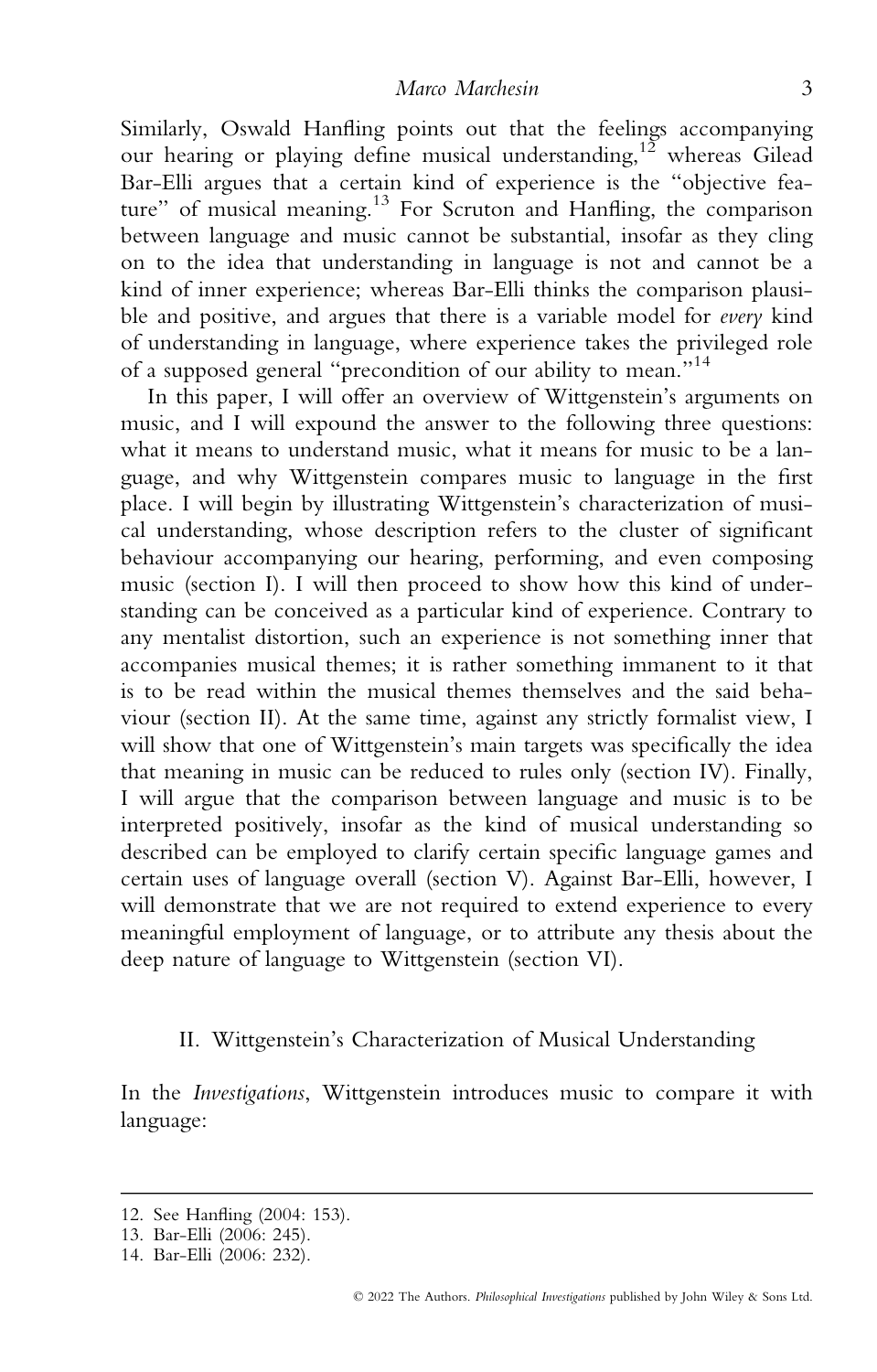Understanding a sentence in language is much more akin to understanding a theme in music that one might think. What I mean is that understanding a spoken sentence is closer than one thinks to what is ordinarily called understanding a musical theme. Why is just this the pattern of variation in intensity and tempo? One would like to say: 'Because I know what it all means'. But what does it mean? I'd not be able to say. As an 'explanation' I could compare it with something else which has the same rhythm (I mean the same pattern).

(One says, 'Don't you see, this is, as it were, a parenthesis,' and so on. How does one justify such comparisons?).<sup>15</sup>

In this remark, Wittgenstein associates understanding with the listener's reactions to a piece of music. As listeners, we can be struck by a certain pattern of variation in intensity and tempo; we can say that we understand it in the sense that we feel it is appropriate, and that it fits. We can use such formulae to express what we mean, but we cannot offer an explanation in the same way that we can when asked the meaning of a word we do not know. Nonetheless, a form of explanation can be given. We can, for instance, draw a comparison with other passages illustrating the same pattern, or we can draw pictures to exemplify what we want to convey. We could also invent a story that 'fits' with the pattern. Wittgenstein suggests something similar while talking about understanding the smile of Mona Lisa: we can make up a story to really understand that smile, we can put some context behind her face, so that we can really get the meaning of her expression.<sup>16</sup> In this way, we can see her smile as enigmatic, if we did not before.<sup>17</sup>

In another passage in the Nachlass, the effort to explain the meaning of a musical theme through a comparison is said to be an element of highly complex behaviour:

Understanding of music is expressed in a certain way, both in the course of hearing and playing and at other times too. This expression sometimes includes movements, but sometimes only the way the one who understands plays, or hums, occasionally too comparisons he draws and images which, as it were, illustrate the music. Someone who understands music will listen differently (with a different facial expression, e.g.), play differently, hum differently, talk differently about the piece than someone who does not understand. His appreciation of a theme will not however be shown only in phenomena that accompany the hearing or playing of the theme, but also in an appreciation for music in general.<sup>18</sup>

<sup>15.</sup> PI §527.

<sup>16.</sup> See RPP I §381.

<sup>17.</sup> The same sort of correlation among pictures, storytelling and music is shown by movie soundtracks, whose spirit is somehow manifested in the scenes they accompany (and vice versa, the phenomenon is mutual). 18. CV: 79.

<sup>©</sup> 2022 The Authors. Philosophical Investigations published by John Wiley & Sons Ltd.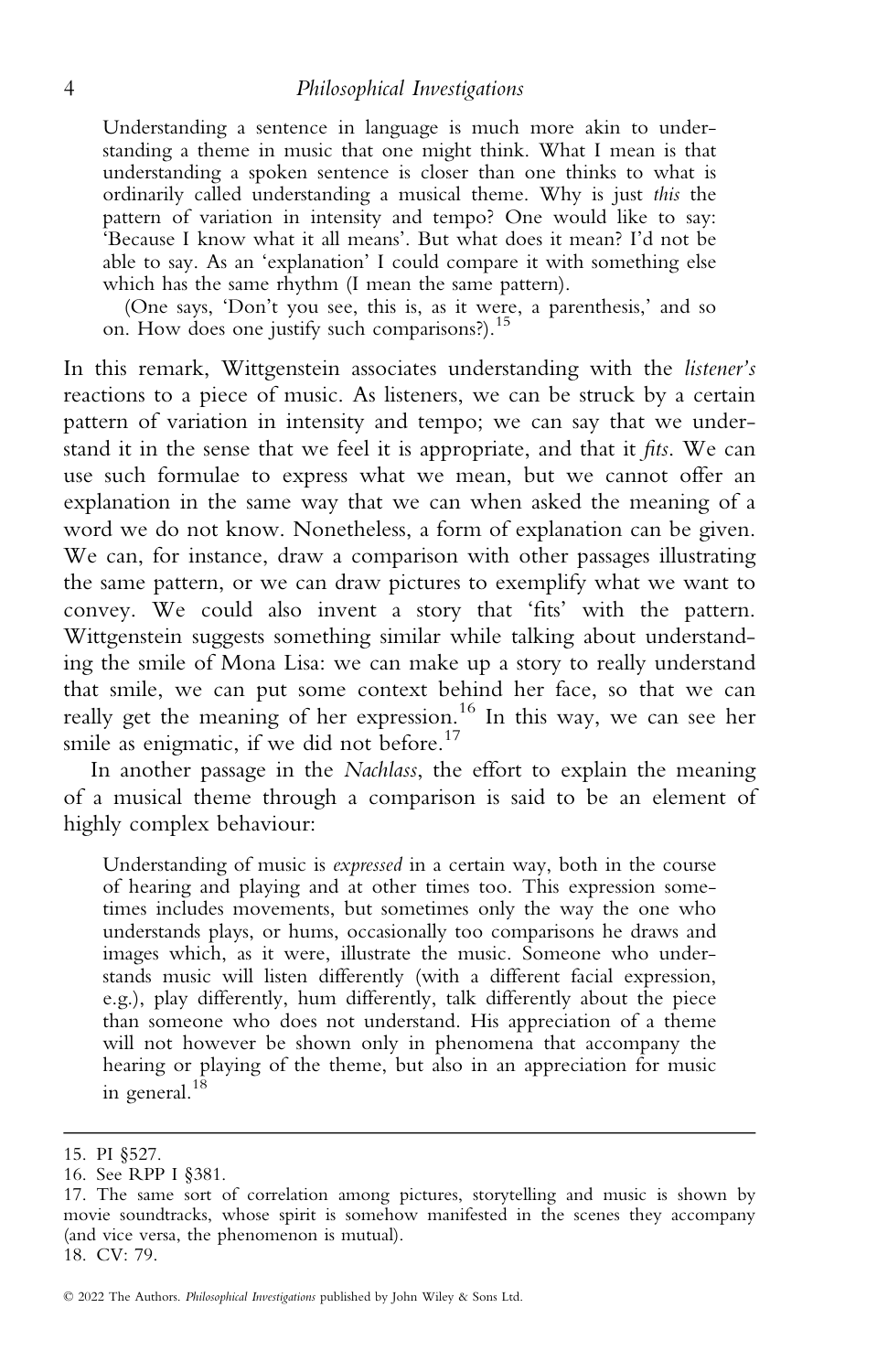In contrast to the previous remark, understanding here is not only a matter of listening, but also of playing the music. This does not mean that being able to play is a condition for understanding music even when we listen to it, but rather that the same sort of understanding requires a consistency between what we say of the piece while hearing it, and what we do when and if we play it. Understanding, as such, has a certain expression that is manifested in a plurality of things we do and say: the gestures accompanying the listening or the play, the comparisons we draw, or the pictures we use to illustrate the music, the facial expressions we make, and so on.

Notably, the spectrum of behaviour involved is broad; a gesture manifesting understanding might also be grinding one's teeth while listening to a piece of music. This is what Wittgenstein reports to be doing while listening to music. Strikingly, he also adds that without the grinding, his experience of music used to change: "then the notes are much more blurred, much less clear, less pronounced."<sup>19</sup>

The difference between understanding and not understanding a piece of music is thus a distinction in the things we do and say, a difference that is also connected with the other things we do and say regarding music more generally. This means that understanding is not only constrained to the specific moment we listen to the theme. Rather, it is manifested by our general understanding of music, as it relates to our preferences and all the other reactions we display while listening to the music we like or dislike. Understanding music is neither an inner experience, nor something private. Rather, it is rendered visible in a complex behaviour, a cluster of different things we can do or say to express our feeling – or impression – that a particular musical theme has a unique meaning. Intuitively, let us imagine someone listening to Beethoven and bobbing their head as if they were listening to heavy metal. Even if they head- bang to the right tempo, it could paint a ridiculous picture to onlookers, as it feels awkward and out of place. Different pieces of music require distinct understanding, connected and encoded in a whole cluster of contextual practices that is not accidental; rather, it defines understanding for what it is.

Importantly, in Wittgenstein's writings, there is a further characterization of musical understanding, according to which understanding requires and presupposes its surroundings, namely a certain number of ordinary language-games (Z §175).<sup>20</sup> When we describe a musical theme by drawing a comparison to features of language that we find fitting and congruent with our understanding, there is a need for familiarity with

<sup>19.</sup> CV: 32.

<sup>20.</sup> See §175.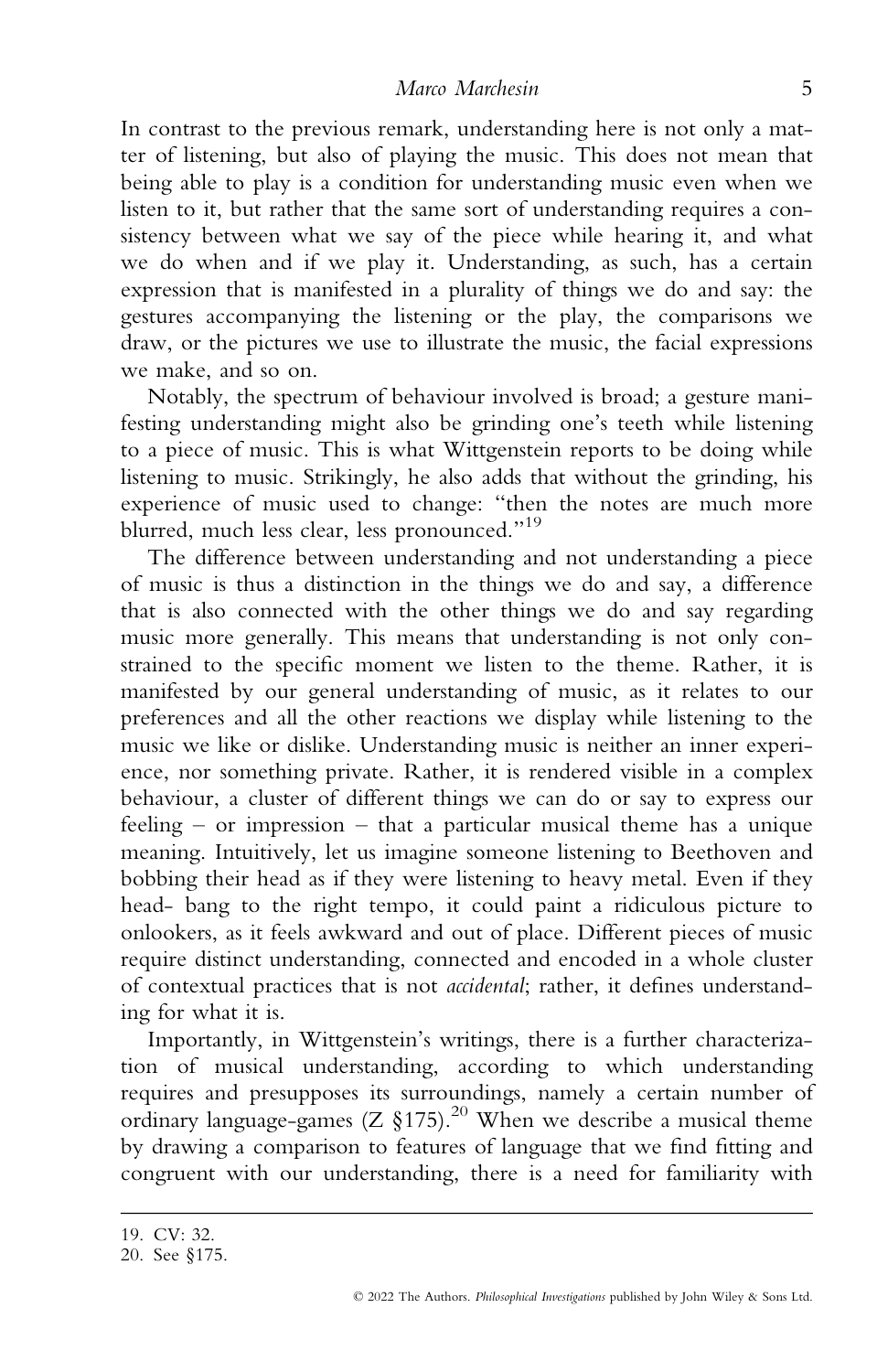said features. I cannot say that a particular passage in Bach sounds as if a conclusion has been reached, if I do not know what a conclusion is and sounds like. Music is, in this sense, a second-order phenomenon compared to language: we first need to be familiar with those languagegames that one brings into understanding music. There is no musical understanding without such external factors inherent in language.

In another excerpt in Zettel, this reference to the whole background of our language-games is defined as a culture (Kultur) to stress the broader and more general connections our language-games have with our life.<sup>21</sup> A culture quite different from ours might be full of gestures accompanying music that we could not expect or really understand. A curious example that Wittgenstein mentions to highlight this point is one such culture where music is made only through carillons.<sup>22</sup> In this case, music would relate to these people's life in a way different – not necessarily more primitive – than it is in ours. We could not plausibly "find our feet with them,"<sup>23</sup> they will know gestures and explain music in a way different – maybe alien – to us, and vice versa.

Notably, the fact that musical understanding is conceptually dependent on different cultural milieus offers us a model on how differing views on music come into play. I could view and understand a musical piece as ironic, while a friend might disagree and take it as austere. Or, when I hear a resolute conclusion being drawn, a friend disagrees as he experiences a suspenseful comma. What produces this kind of disagreement? Disagreement here assumes the character of divergence in life: we understand music differently because our cultural world and reactions are slightly different. This could be because ironic discourse works differently for me and my friend (cultural reasons might be advocated here), or it works the same way, but my friend is simply not as familiar as I am with the tone with which an ironic statement is charged that usually distinguishes, for instance, irony from sarcasm, or jokes from seriousness and austerity. In the former case, my explanations to lead him to see the piece as ironic are likely to fail, whereas in the latter there is a margin to success, to fill the gap between me and him as speakers of the same language. The same considerations can be extended to the example of conclusions and commas, where a divergence in understanding can be rooted, for instance, in the different tonal structure of our mother tongues, if my friend and I speak different languages. In both cases, disagreement is the manifestation of a certain divergence in our life and cultural backgrounds.

<sup>21.</sup> See Z §164.

<sup>22.</sup> See Wittgenstein (1980b: §696; referred to as RPP II in the subsequent mentions).

<sup>23.</sup> RPP II §700.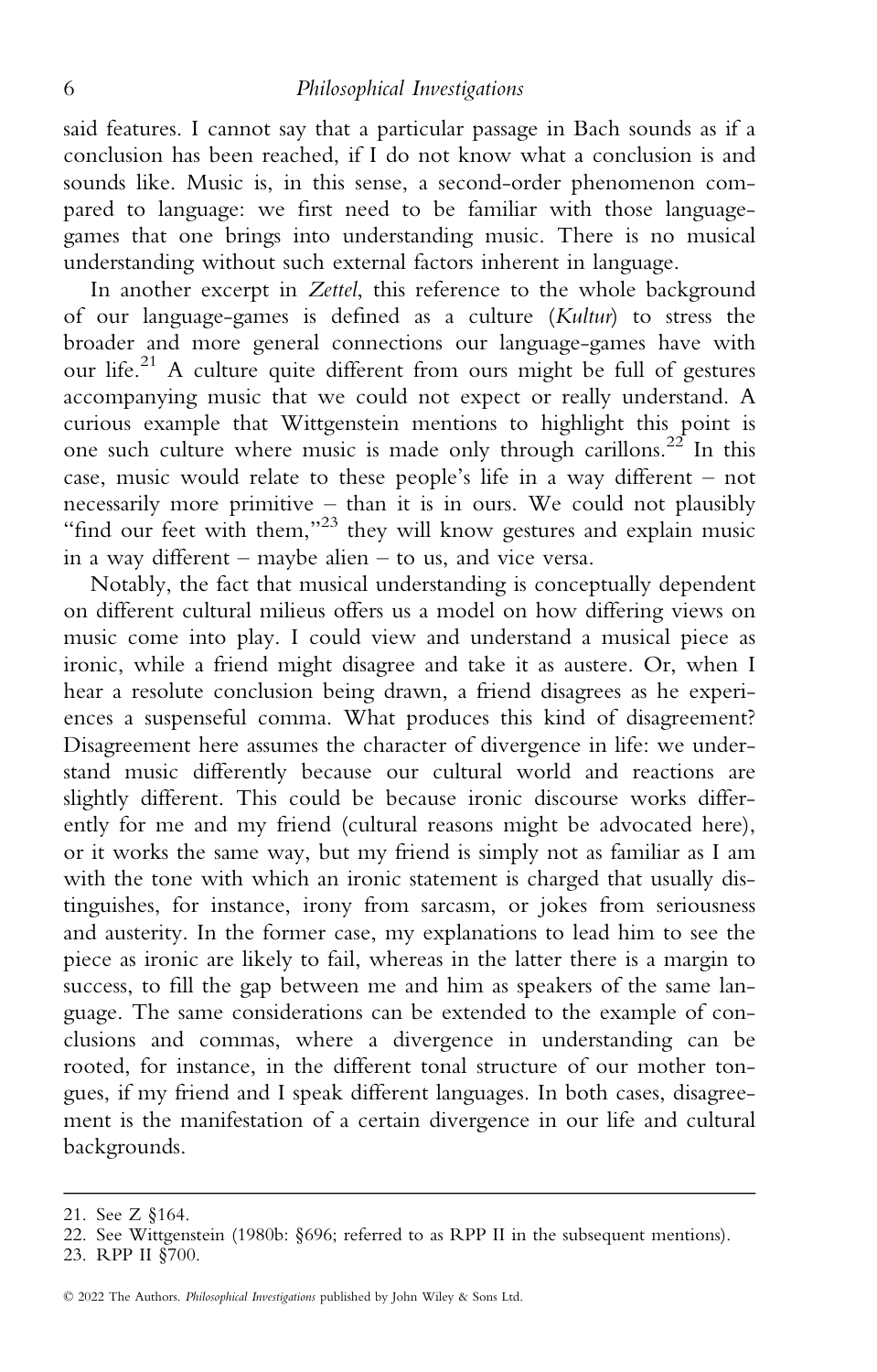#### Marco Marchesin 7

#### III. Experience, Mentalism and Music

Now, there is a tendency in Wittgenstein's writings on music to use a certain vocabulary associated with his investigations into the experience of meaning, to describe musical understanding, as Wittgenstein repeatedly employs music as a means of comparison to clarify the conceptual status of experiential concepts, such as the if-feeling<sup>24</sup> or the atmosphere of words. The if-feeling, Wittgenstein says, "should be comparable to the special 'feeling' which a musical phrase gives us."<sup>25</sup> The following passage is, however, the most explicit in defining musical understanding as a kind of experience:

The understanding of music is neither a sensation nor a sum of sensations. Nevertheless is it correct to call it an experience inasmuch as this concept of understanding has some kinship with other concepts of experience.

You say 'I experienced that passage quite differently.' But still this expression tells you 'what happened' only if you are at home in the special conceptual world that belongs to these situations.<sup>26</sup>

It is evident that the kind of experience constituting understanding music is "of a different kind from those experiences which we regard as the most fundamental ones – sense impressions, for instance."<sup>27</sup> Sense impressions are likely said to be fundamental because you do not require culture to experience them (culture, intuitively, is not required to see a yellow basket as yellow). Experiencing music is not a sensation or a sum of sensations, as we can experience music even without having any accompanying sensations. Yet understanding music  $-$  this case of understanding, not every kind, Wittgenstein stresses – can be said to be an experience of some sort. We can say that something happened in us, although that is not in the same sense as when we feel pain or hunger.

Now, once we talk about understanding as an experience in the case of music, the risk is to relapse into mentalism, which intimates meaning as an independent entity, a mental process of the sort that accompanies words or sentences. Wittgenstein resolutely denies mentalism, for instance, when he claims that "meaning is not an experience we have

26. RPP II §469; cfr. Z §165.

<sup>24.</sup> It is well known that this obscure notion, the if-feeling, comes from William James' Principles of Psychology. As often in Wittgenstein, a certain philosophical picture is examined to see what is true in it. In this case, as we shall see, the if-feeling becomes a conceptual tool for elaborating a different, non-mentalistic conception of experience and meaning in language and music.

<sup>25.</sup> Wittgenstein (2009b: §44; referred to as PPF in the subsequent mentions).

<sup>27.</sup> PPF §269.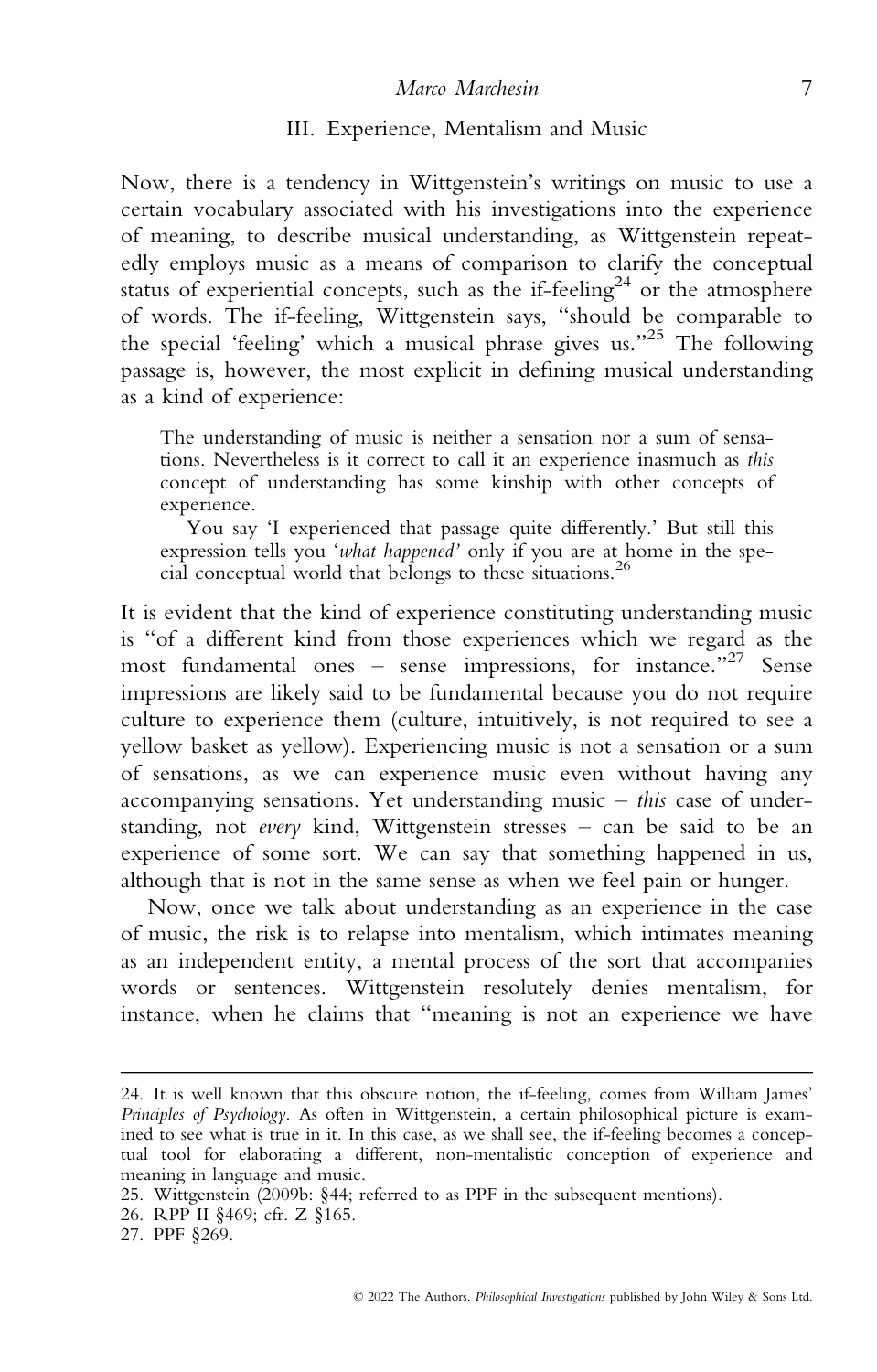while hearing or uttering a word,"<sup>28</sup> or that "meaning is not a process which accompanies a word, for no process could have the consequences of meaning something."<sup>29</sup> This, however, should not imply that we cannot really say that we experience music in a particularly defined way. It only means that we must conceive the experience involved in understanding music in different terms from those imposed by mentalism:

You might think intensive experiencing of the theme 'consists' in the sensations of the movements etc. with which we accompany it. And that seems (again) like a soothing explanation. But have you any reason to think it true? I mean, for example, a recollection of this experience? Is not this theory again merely a picture? No, this is not how things are: the theory is no more than an attempt to link up the expressive movements with an 'experience.' If you ask: how I experienced the theme, I shall perhaps say "As a question" or something of the sort, or I shall whistle it with expression.<sup>3</sup>

Here Wittgenstein targets the mentalist prejudice that the experience of a theme is reduced to – consists of – the sensations we feel while hearing or playing it. Mentalism is, in this sense, a false theory that gives substance to our tendency to reify experience as a thing accompanying our expressive movements and gestures, and works as a "soothing explanation," probably because it satisfies that primal philosophical need to put a substance behind every substantive that Wittgenstein mentions in the Blue Book.<sup>31</sup> However, if mentalism is set aside, it is clear that we can ask how we experience a theme, and an answer is legitimately to be expected. We can, in fact, say that we experience it as a question, or we can whistle the theme with a certain expression. Comparisons with pictures, movies and other themes can be drawn to corroborate the fact that we experience the theme as a conclusion, or as a whole argument between two different voices, and so on.

It is evident, then, that Wittgenstein here wants to design a certain conception of experience that is not to be explained in mentalistic terms, according to which the experience in question is a thing  $-$  a feeling or a mental process – that accompanies (or is associated with) the musical theme. As such, we can say that experience is not an accompaniment, an association, or a correlate of the musical theme. Wittgenstein notices that he almost never uses the term 'association', insofar as it is often misused for different things. $32$  What is crucial for mentalism and its associationism is its dualistic framework, according to which a mental reality or

30. CV: 59.

<sup>28.</sup> PPF §37.

<sup>29.</sup> PPF §291.

<sup>31.</sup> See Wittgenstein (1958: 1, henceforth BB).

<sup>32.</sup> See RPP I §356.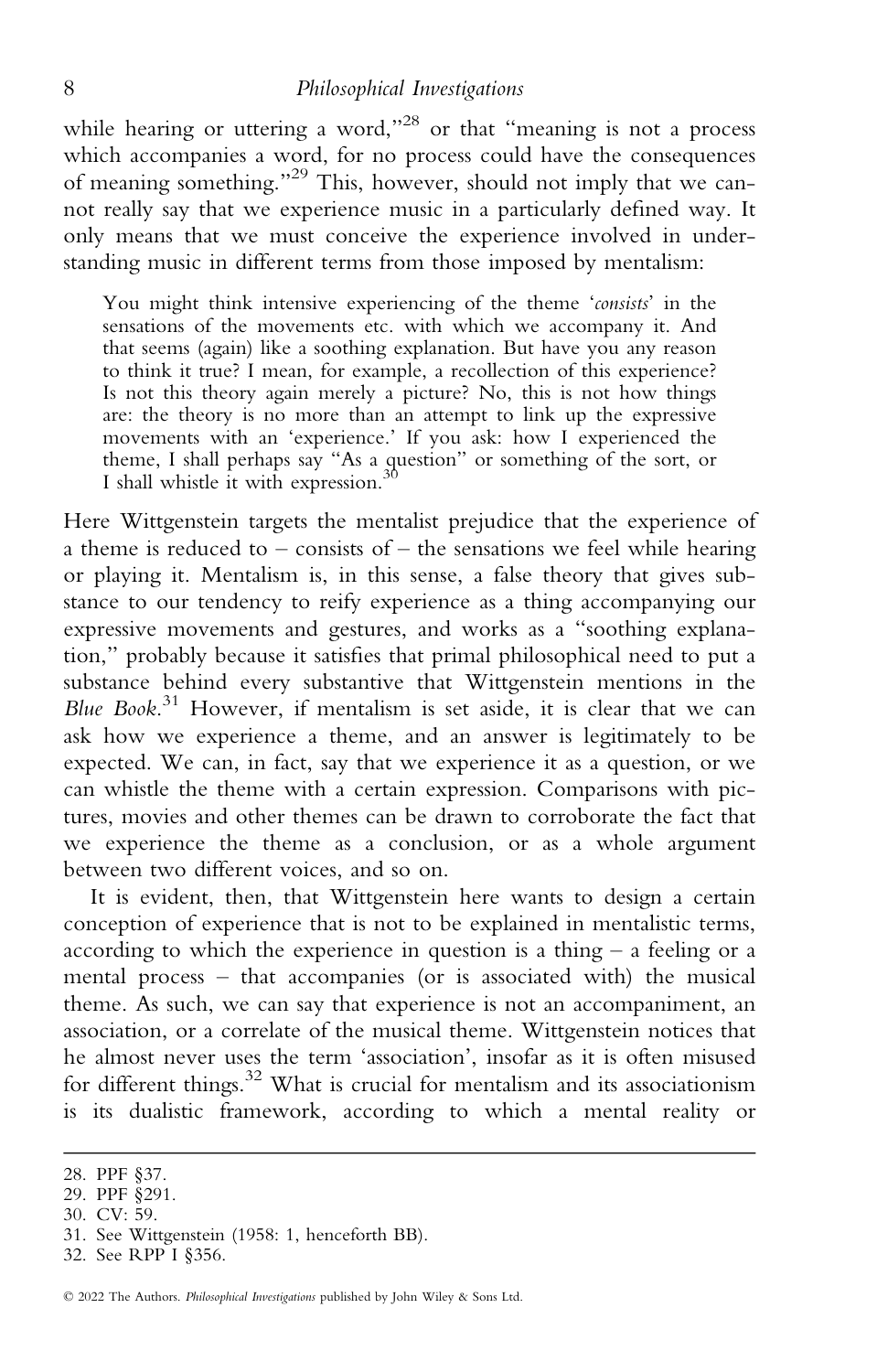experience is always distinguishable and identifiable, independently of the words and signs they are supposed to be associated with or accompanied by. Suitably, for mentalism, experience can be separated from words and signs, as it can exist independently of the sign it accompanies. In the case of music, however, experience is inseparable from the musical theme, the gestures and behaviour it is associated with; it cannot be identified independently of the actual theme and the way it is played. The experience is to be read within the musical phrase, so that there is no experience without its material embodiment:

But can this feeling be separated from the phrase? And yet it is not the phrase itself, for someone can hear it without this feeling.

Is it in this respect similar to the 'expression' with which the phrase is played?

"I sing it with a quite particular expression." This expression is not something that can be separated from the passage. It is a different concept.33

The feeling is embodied in the things we do when listening to  $-$  or playing – music. It is manifested, expressed, through the complex cluster of behaviour that we disclose to show our understanding, such as humming, making certain gestures and whistling. These accompaniments are, however, empty; Wittgenstein adds that,  $34$  if we instantiate them in different contexts, they are expressively meaningful only when we sing the passage, when we follow it, perform it, and so forth. Curiously, the experience of music can still be said to be separable, in the sense that it is not necessarily shared by everybody listening to the theme. Music can always feel different according to the personal taste and inclinations of the listeners. However, delving deeper, the experience is inseparable, as there is no experience without its being encoded in the theme itself and the things we do in expressing it. Experience and its material embodiments are inextricably woven together; there is no experience felt without its physical manifestation, the gesture, the word, or the musical phrase it expresses.

So, while mentalism is dualistic, as it requires the mental aspect to be in a way attached to the words or musical themes it accompanies, and advances a conception of experience that is ultimately subjective and idiosyncratic, Wittgenstein highlights an alternative conception, by which

<sup>33.</sup> PPF §45, 46, 48.

<sup>34.</sup> See PPF §47.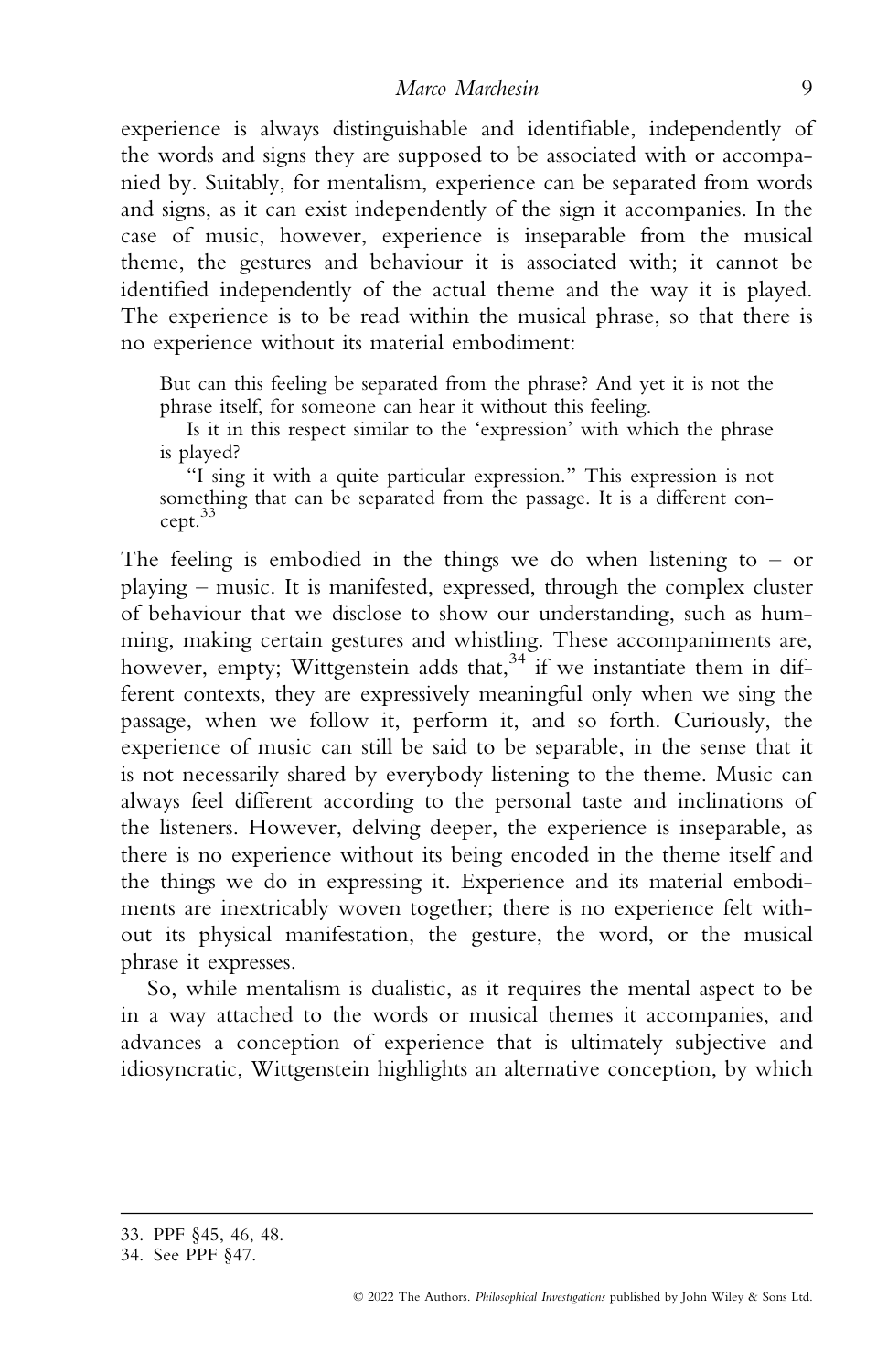experience is intrinsically immanent – there is no experience detectable independently of its embodiment – and ultimately public<sup>35</sup>; experience is visible in the things we do and say, it can be shared (even though we can always fail in the attempt), we can talk about it, compare different themes, and argue that they have the same feeling and that they express the same thing to us. Furthermore, this kind of experience is at the same time a kind of understanding. By investigating the phenomenon of understanding music, Wittgenstein thus showcases an interesting case study to reintroduce experience into our comprehension of language, an experience that is, however, culled of any mentalistic distortion.

#### IV. Rules and Music

Once we establish that understanding music can be described as a kind of experience, it follows that agreement in musical understanding is dependent on the connections with the whole context of our languagegames and the culture we happen to share. If we do not, and our experience significantly diverges, so will our understanding. The case of 12 tone music might be a good example to explain this point. Somebody hears Schoenberg's 12-tone music, and it feels odd to them: it seems that musical phrases do not fit, they are clunky, hard to follow, and do not harmonically match each other. A way to overcome this oddity is by looking at the rules of dodecaphony and familiarize oneself with those. Yet this could be not enough to understand the music, to really appreciate it. It is not simply that "the grammar of twelve-tone music is not a musical grammar," as Scruton claims,<sup>36</sup> or that Schoenberg's music is not "language-like," so that Wittgenstein was not really interested in it, as argued by Sharpe.<sup>37</sup> Rather, it would be more accurate to say that the system of rules governing dodecaphonic composition is not part of their world yet, as it does not resonate within the whole cluster of activities of our form of life; it is not yet felt as an organic component of their world.

As much as experience is involved in musical understanding, it is apt to say that there is more to it than simply following rules in music. Wittgenstein frequently explored this aspect, as the following remarks prove:

© 2022 The Authors. Philosophical Investigations published by John Wiley & Sons Ltd.

<sup>35.</sup> Bar-Elli comes to the same conclusion when he argues that there are two different senses of the term 'feeling' and 'experience' in Wittgenstein's writings, the one being mentalistic and the other objective. See Bar-Elli (2006: 227-231). In this respect, my account is consistent with his.

<sup>36.</sup> Scruton (2004: 4).

<sup>37.</sup> Sharpe (2004: 142).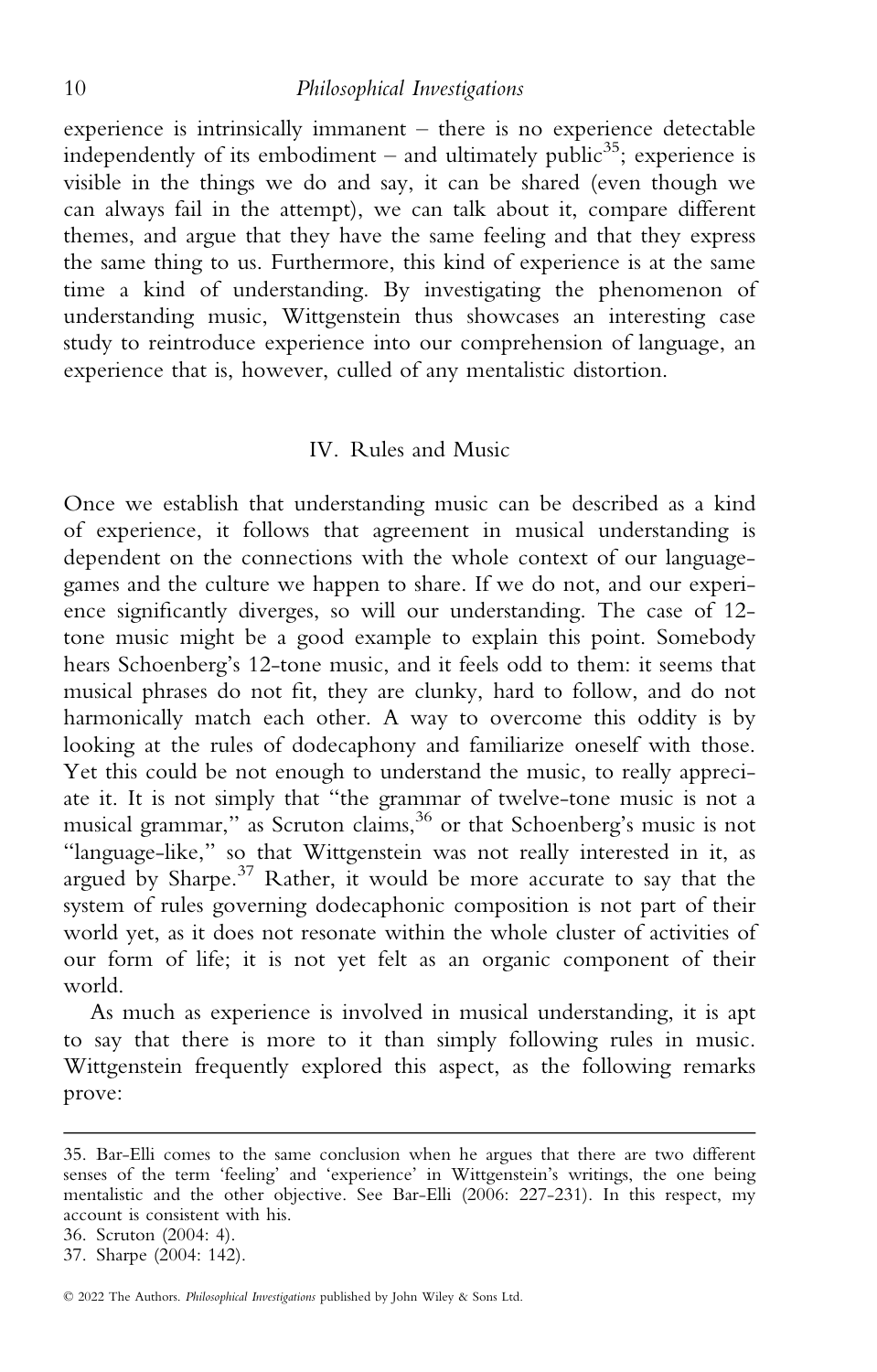Soulful expression in music – this cannot be recognized by rules. Why can't we imagine that it might be, by other beings?

If a theme, a phrase, suddenly means something to you, you don't have to be able to explain it. Just this gesture has been made available to you.<sup>38</sup>

According to Wittgenstein, rules cannot capture the expressivity of musical themes, their soul,<sup>39</sup> they cannot explain why we react a certain way to one theme and not another.<sup>40</sup> Music can be described in terms of its mathematical properties, such as its variation of intensities and tempo, and can be learnt through a system of rules governing composition, yet such rules are not sufficient to explain the meaning we experience while listening to a certain theme.

Notably, Wittgenstein here describes our sudden understanding of a passage as if we acquired a gesture.<sup>41</sup> Generally, gestures are often mentioned in the Nachlass when addressing the experience of meaning. When we feel that a name has a specific atmosphere, for instance, the name stops functioning only as an instrument of designation and becomes almost a symbol – a gesture, "an architectonic form" – imbued with a meaning it acquires from its context, the works and the deeds of its bearer.42 Even words are said to become gestures when they acquire a certain expressivity that cannot be explained by other words.<sup>43</sup> To say that a musical theme is a gesture is thus strategic to suggesting that the meaning of music is related to experience and expression, and together, that expressivity is inherent to the theme itself and to the whole cluster of reactions that follow our listening. Experience, we have seen, is inseparable from the theme in this precise sense. Whoever does not understand Schoenberg has not let those gestures "creep in their life"<sup>44</sup> yet; Schoenberg is not yet part of their forms of expression.

When a gesture is made accessible, we extend the repertoire of our forms of expression; in an important sense, we enlarge the domain of expressivity in music. It is uncertain whether this extension can be based only on rules or conventions. Rules can be created and implemented to explain meaning. However, no rules are stated when we examine the

<sup>38.</sup> Z §156, 157.

<sup>39.</sup> Soul, together with atmosphere, face, physiognomy, and character are terms frequently used by Wittgenstein to refer to the experiential dimension our words acquire in use. See Scotto 2019 for a full account.

<sup>40.</sup> See CV: 94.

<sup>41.</sup> See also CV: 52, grounding the same claim.

<sup>42.</sup> See RPP I §341.

<sup>43.</sup> In the Big Typescript Wittgenstein mentions the word 'not,' which is said to become a "rebuffing gesture." See Wittgenstein (2013: 37).

<sup>44.</sup> CV: 83.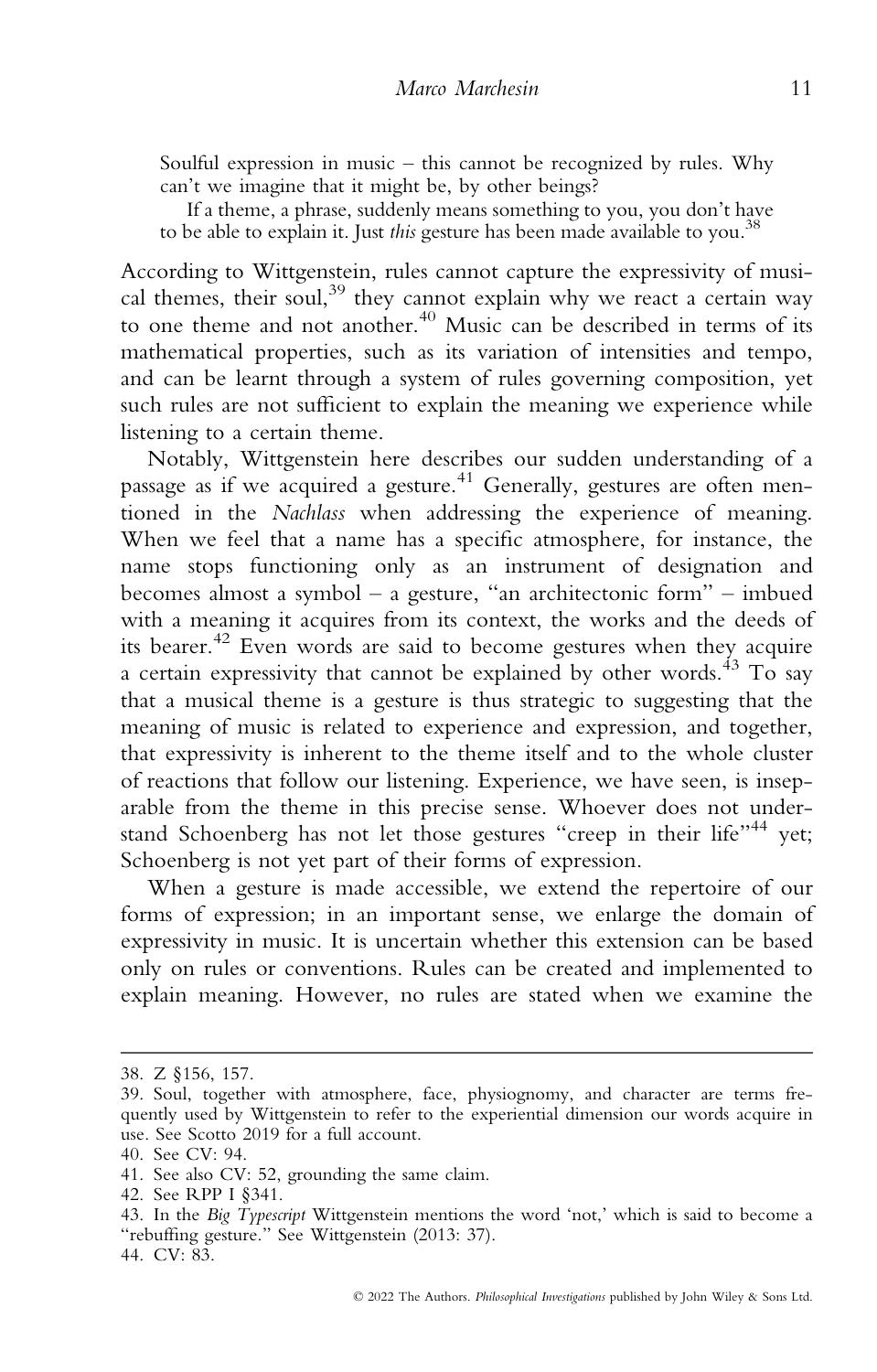examples Wittgenstein expounds on. We can be struck by a certain pattern of variation in intensity and tempo and feel – understand – that this must be so, otherwise the whole theme changes character and loses its meaning. It can then be said that the theme has a meaning and can be explained to others by means of comparisons: this is as if a conclusion has been drawn, these passages sound like a question or an answer, as if it were both a parenthesis and digression, and so forth. These comparisons are meant to connect those sounds to their cultural and logical surroundings, and to make them resonate within the context of our language-games. More than working as stipulations of sort, these explanations are meant to give meaning and expression to our experience via comparison with the background aspects and features of our life. It might also be the case that we are not able to explain what we mean: Wittgenstein's exploration of music in Zettel starts by wondering precisely about cases of meaning and understanding that are not bound to the ability to offer an explanation.<sup>45</sup>

It is then hard to reconcile Wittgenstein's exploration of meaning, music, and rules with any form of strong formalism. Hanne Ahonen, for instance, claims that "the meaning of musical expressions, such as chords, cadences and themes, should be taken to be constituted by the rules of music, and the understanding of music to be the ability to follow (conventional) rules."<sup>46</sup> However, how are these rules to be followed if they cannot be outlined? We certainly learn to play music by means of rules, yet we do not learn how to play expressively, to make chords and melodies feel appropriate and necessary, in the right place.

There are at least two arguments used to back up a formalist reading of Wittgenstein. First, formalism is opposed to mentalism as the only theoretical option available to explain musical understanding. The discussion is framed in terms of a mutable alternative: either we conceive musical understanding mentalistically, or we need to appeal to rules. Since mentalism is untenable, as Ahonen correctly argues,  $47$  formalism follows. However, this alternative is questionable. The fact that mentalism fails to account for intersubjectivity and communication does not work as an argument in favour of formalism, it reinforces the need for an alternative, non-mentalistic conception of experience that is public, can be shared, and can be read from within our expressive practices.

Second, formalism sounds intuitive, insofar as music is a normative practice. Not only do we learn how to play instruments and acquire a musical vocabulary by means of rules and examples, but we also express

<sup>45.</sup> Z §156.

<sup>46.</sup> Ahonen (2005: 520).

<sup>47.</sup> See Ahonen (2004: 219).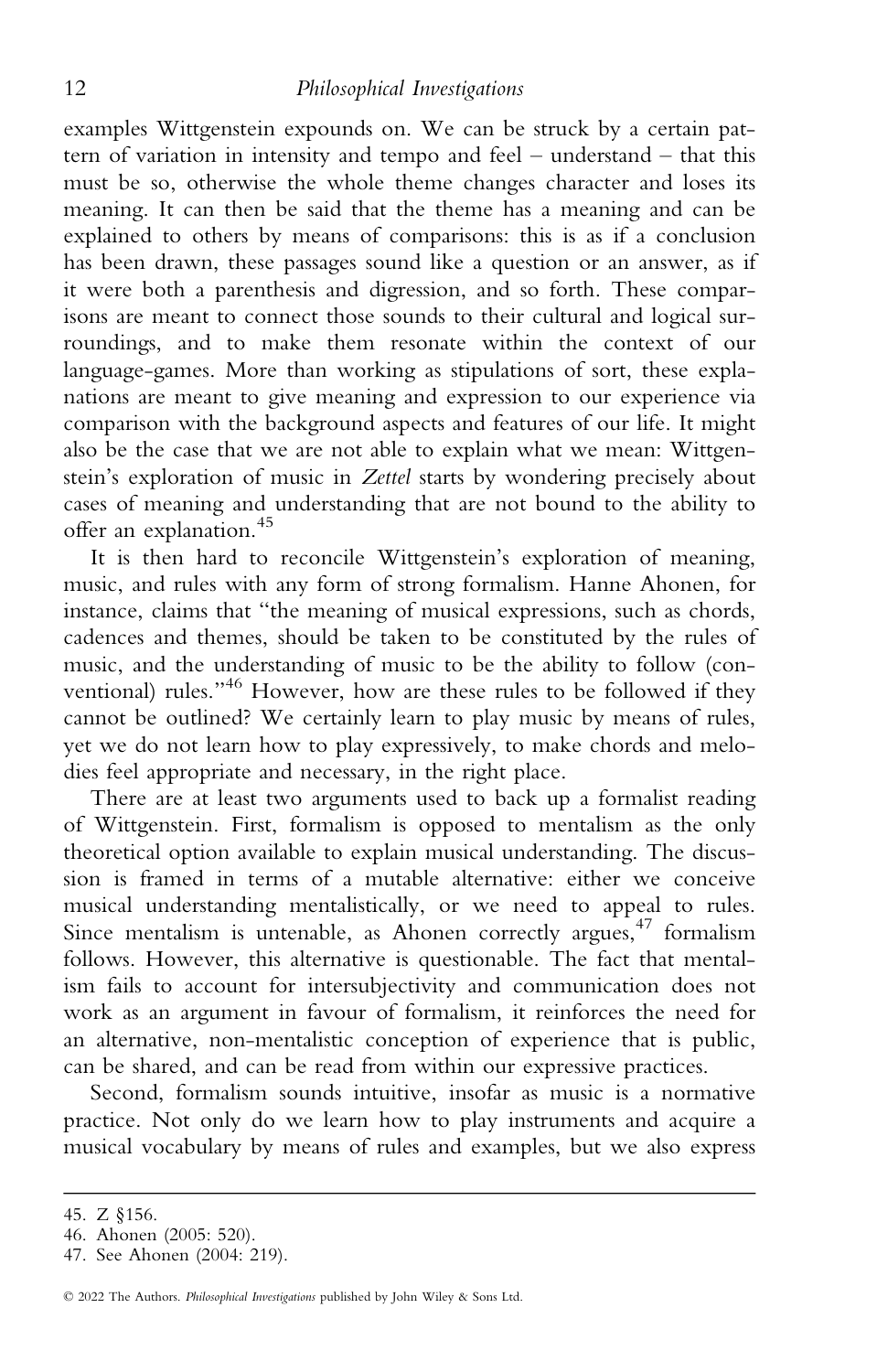what we believe is right or wrong in a performance; as we discuss what is necessary, inappropriate, superfluous, and preferable in a theme. That is, we employ a normative vocabulary, suggesting that rules of sorts need to be in place. In this case, however, we have seen that rules are hardly formulated; and explanations in music work more as an attempt to convey the same experience by means of comparisons through which we associate the piece with various aspects of our life in language and culture. Explanations here are not a stipulation of a rule, they are rather an attempt to make others join our own community of experience and understanding by evoking certain contexts where the same experience is paralleled. Musical gestures are thus normative, but not by virtue of any stipulated rule: they are normative in themselves, in virtue of the experience they are equipped with, making us feel that certain themes are necessary and appropriate. More than arguing for rules to be the ultimate explanatory device of normativity tout court, as formalism demands, the importance of Wittgenstein's discussion lies more in the fact that experience can be normative in itself.

### V. Music and Language

Once we have clarified what it means for Wittgenstein to understand and experience music, we can now ponder over the goal of the comparison between language and music. How are language and music supposed to be akin? This comparison, at first, might strike us as odd. There are undeniable differences between the two, and we find some discussed among scholars. For instance, in the case of music we cannot explain verbally or "by indicating something external to language" what we mean, <sup>48</sup> and its understanding does not necessarily require the ability to play it, whereas understanding a language, a sentence, or word does. In music, we can talk about different understandings of the same piece; as Scruton points out, we can talk about differences in the performances of the same piece of music. $49$  By contrast, it is hard to point out the same

<sup>48.</sup> Hanfling (2004: 154).

<sup>49.</sup> Mistakenly, Scruton here formulates this point in Platonist terms, as he distinguishes between understanding a performance and understanding the 'piece in itself' that is performed: "A corny, sentimental or insinuating passage can be performed naively; but another performer, who hears the pretence, will be unable to perform the passage naively." This is misleading: to say of a passage that it is corny or insinuating is already to convey a certain understanding of the piece, an understanding we acquire while listening to an actual performance, not to an abstract object – music in itself (it is hard to see how we can listen to an abstract object, after all). Someone who naively plays the very same piece that we find insinuating, simply does not understand it as insinuating. See Scruton  $(2004: 5)$  for the reference.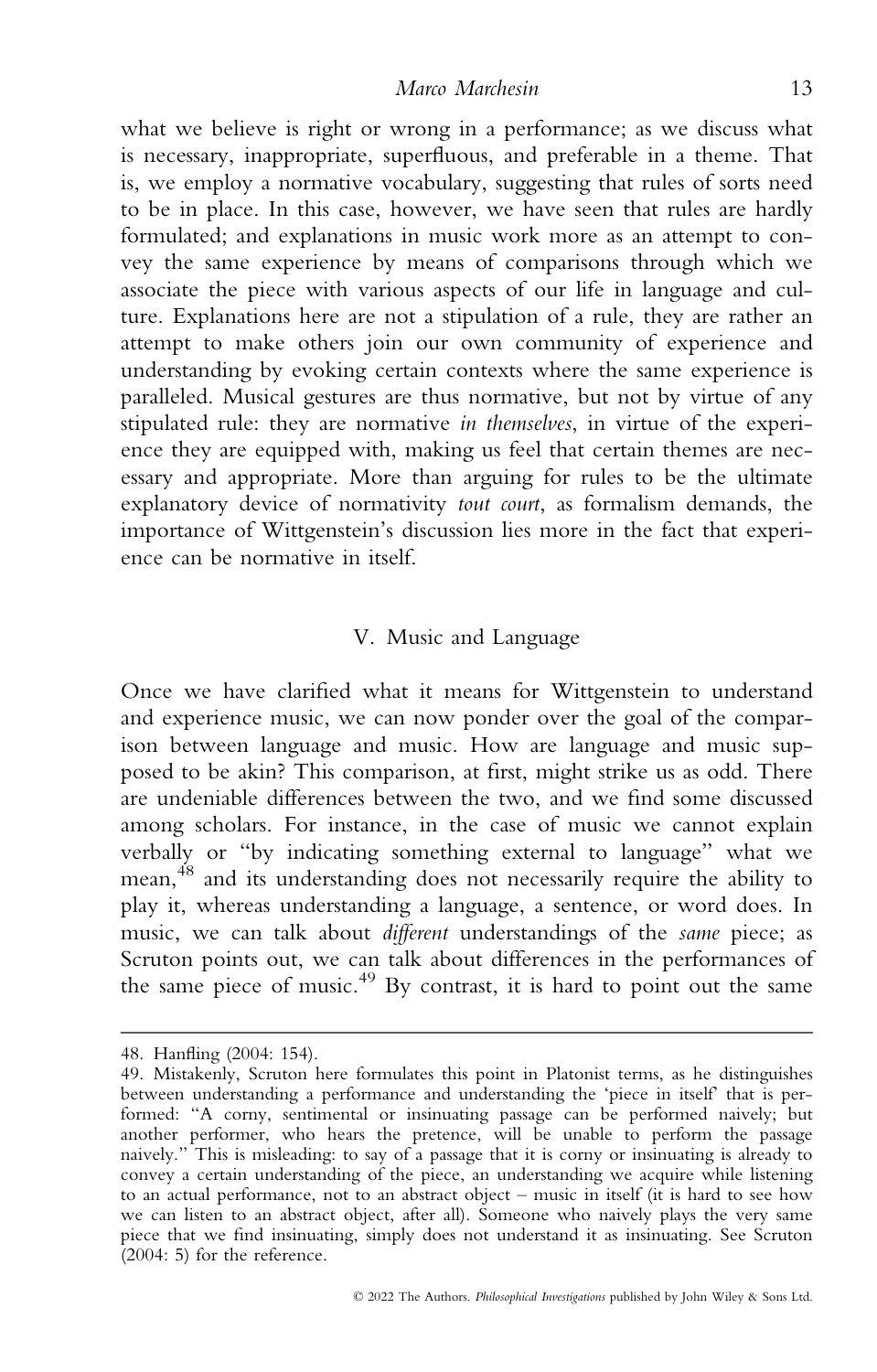feature in language: if I use the sentence "It is cold here" to mean the opposite in the context of an ordinary exchange in English, I am simply mistaken. Music is not a means of communication, either, at least not in the same sense as language. This is evident if we think of the example of understanding a theme as a question. We can, in fact, describe a particular theme as a question; however, we cannot make explicit what the music is asking; the question lacks a content that can be paraphrased. Music in this sense can only have the character, or the physiognomy, of a question, as Jerrold Levinson puts it, it is not a question.<sup>50</sup> To speak with Joachim Schulte, differently from music, "understanding a text is a matter of how and whether I understand its propositional content."<sup>51</sup>

If we accept all this as indisputable evidence of a radical difference between language and music – as we shall see in a moment, I do not – then the whole sense of a comparison between the two cannot be but negative; that is, music and language are comparable to the extent that the comparison sheds light on what language and music, respectively, are not. This is the strategy adopted by Oswald Hanfling, who argues that the analogy with music drawn by Wittgenstein in PI §527 needs to be understood as "a negative analogy," aiming to highlight the fact that neiter is dependent on anything external to be understood.  $52$  The comparison with music is then taken to have only the specific function to target and dismiss the idea that meaning and understanding are, respectively, a thing and a process accompanying words, something extraneous or external to language. This reading seems to be confirmed by the Brown Book, where PI §527 appears nearly unaltered, but with an important addition at the end, where Wittgenstein notices that "the content of the sentence is in the sentence," despite the tendency to think – misled by a wrong picture – that understanding "points to a reality outside the sentence.", 53

However, this reference to the Brown Book is not sufficient to make Hanfling's view plausible. The last part of the comment in the Brown Book was omitted in the Investigations, and this is not accidental. PI §527 should be evaluated in the light of its context, where Wittgenstein is rather focused on illustrating different cases of what we call 'understanding' in language.<sup>54</sup> As such, I suggest reading PI  $\S$ 527 as a positive comparison between understanding music and language; our concepts of language and music really share some common features beyond the

<sup>50.</sup> See Levinson (2003: 62).

<sup>51.</sup> Schulte (1993: 42).

<sup>52.</sup> See Hanfling (2004: 153). See also Hacker for an analogous claim (2006: 327).

<sup>53.</sup> BB: 167.

<sup>54.</sup> See PI §522 – 533.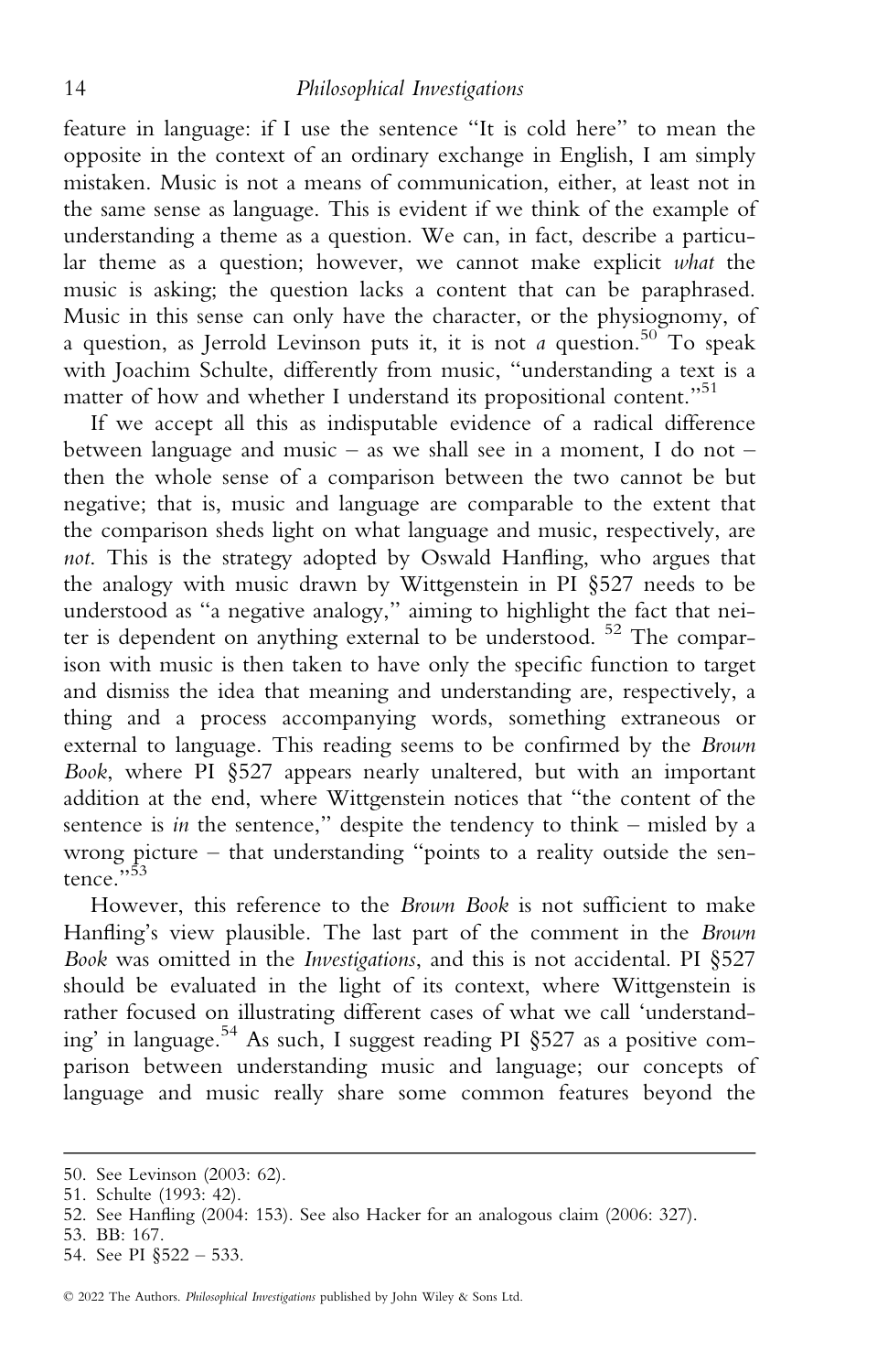merely negative characterization according to which neither is answerable to external reality. As abundantly shown so far, understanding music is a phenomenon that requires more than rules to be explained, as it is exhibited across a spectrum of experience defined as immanent and public. As such, the comparison with music can be seen as a strategy for emphasizing that there is a relevant area of what we call 'understanding' in language that is not based on rules or conventions, and that involves experience. It follows that rules cannot be taken as the only conceptual resource when clarifying our concepts of meaning and understanding in language.

There are, in fact, language-games where all those features typical of musical understanding are essential in clarifying how they function. Throughout the Nachlass, Wittgenstein makes the case of poetry, telling puns and understanding ways of speaking (Redeweise). It is no coincidence that Wittgenstein mentions poems as an example of language use that is not aimed to communicate, even though it is composed in the language of communication.<sup>55</sup> As in the case of music, we can talk about the lack of understanding of a particular performer (maybe they overemphasize the wrong words, miss the right tempos, and so on) and we can also comment on a different understanding of the same poetical passage (a difference that is likely due to the way they recite or read the poem, the intonation of their voice, or their accompanying gestures). A lot is required to compose good poems, starting from a thorough knowledge of the grammar of a language to the rules of poetic compositions, yet we can understand them regardless. This understanding is consistent with our gestures when reciting, our facial expressions, the comparisons we draw to explain its meaning, and so on.

Experience is involved when it comes to understanding the meaning of puns too. In the lectures of the '30s, Wittgenstein points out that "the question, 'what is the nature of a joke?' is like the question, 'what is the nature of a lyric poem?'"56 Arguably, Wittgenstein thought that the same kind of experiential understanding involved in poems is present in jokes too. He also explicitly writes that experience of meaning is required to understand puns.<sup>57</sup> Intuitively, puns presuppose the possibility for words to preserve an experiential trace of their regular contexts of use. To understand a pun, we need, then, to experience such a trace, we need to feel the ambiguity of the words involved, and we are driven to laughter insofar as we perceive the discrepancy between the new use made up by the pun trick and their past ordinary uses.

<sup>55.</sup> See PI §160.

<sup>56.</sup> Ambrose (1982: 32).

<sup>57.</sup> See Wittgenstein (1982: §711; referred to as LW I in the subsequent mentions).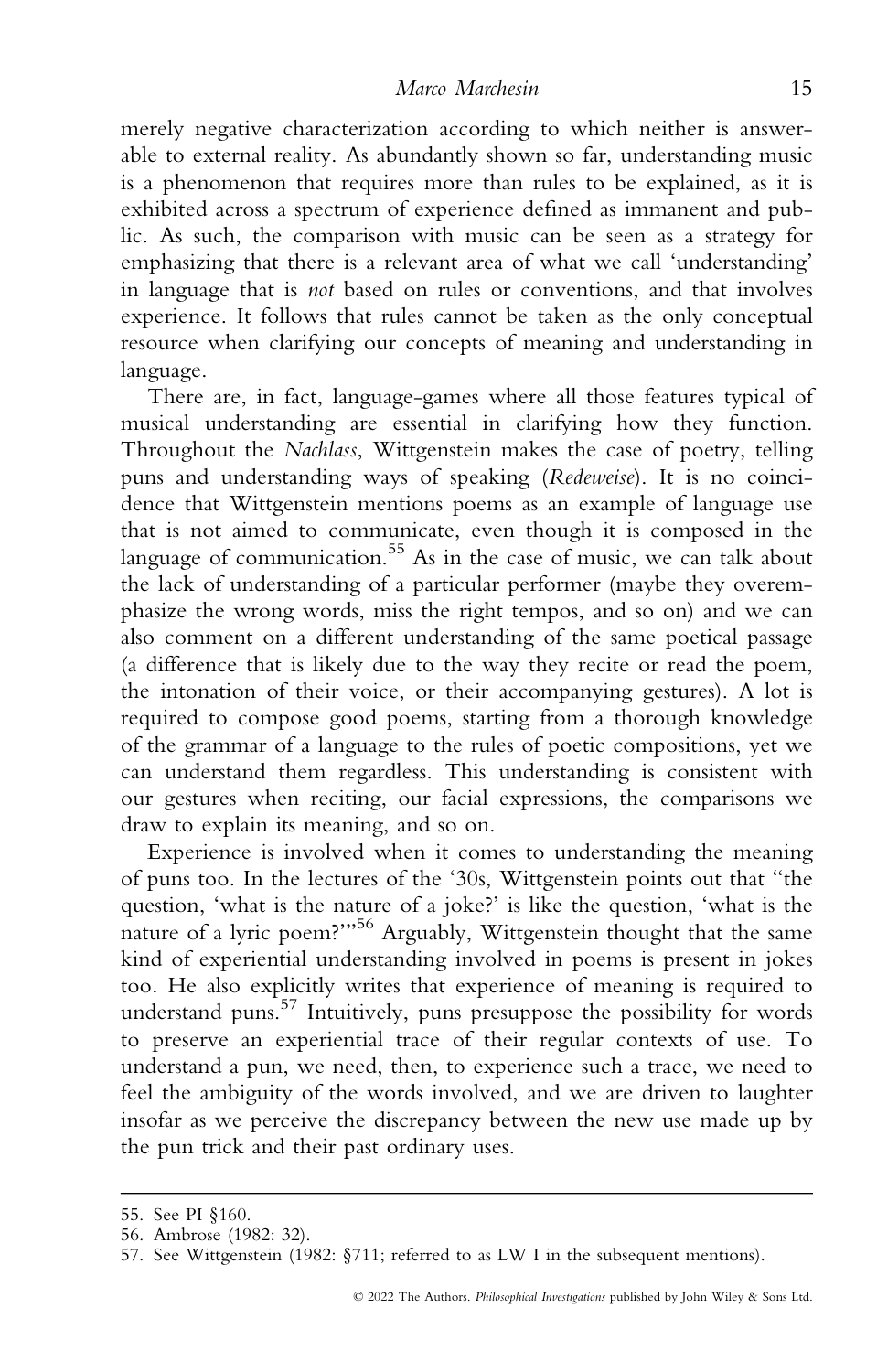In particular, puns are bound to the words from which they are composed. Therefore, for a pun to be designed, its words must be categorically immutable. In fact, if in a pun we solve the ambiguity through a synonym, it would lose its meaning as a pun. The same can be said about poems; we can try and switch words in a poem with synonyms and see that we lose and spoil it. Words have faces, as Wittgenstein points out, faces that are manifested in the way "we choose and value them"58, and that make them irreplaceable to us in certain contexts of use. This explains why, according to Wittgenstein, a good "translation of a play of words is usually another play of words."<sup>59</sup> Translating not only puns, plays of words, but also poems is a complicated practice that requires something more than merely knowing the literal meanings of the words involved. It is rather, I would say, a matter of reproducing the sense we want to convey that is based on acquaintance with the experiential world of the whole culture to which the language belongs.

Finally, Wittgenstein also mentions ways of speaking as specific cases of language use that are clarified by the comparison with music.<sup>60</sup> A way of speaking, whether it be a dialect word, an idiomatic expression, or even a tone or a particular accent, encodes the material conditions of its use. Some ways of speaking, for instance, are sometimes connotated in such a way that they mirror the class of people who use them. The shade of meaning Wittgenstein talks about is not something mental: it is shown or manifested through the "innumerable connections" the ways of speaking license, with other words, idiomatic expressions, puns we may conjure, as well as other people's reactions and so forth. Even in this case, the materiality of words – their phonetic properties, tone and accent – are fundamental; a condition to grasp all the nuances of meaning, insofar as the paraphrase through synonyms makes us simply lose its specificity.

#### VI. The Extension of Experience in Language

We have seen what it means to understand music. It requires a certain experiential access to the themes we listen to. Understanding music can thus be said to be a kind of experience, and also perceived as a language because, similarly to language, there are cases of understanding that can be described through the notion of experience. The comparison Wittgenstein draws, then, is positive, insofar as it allows us to highlight

<sup>58.</sup> PPF §294.

<sup>59.</sup> LW I §278.

<sup>60.</sup> See RPP I §1078.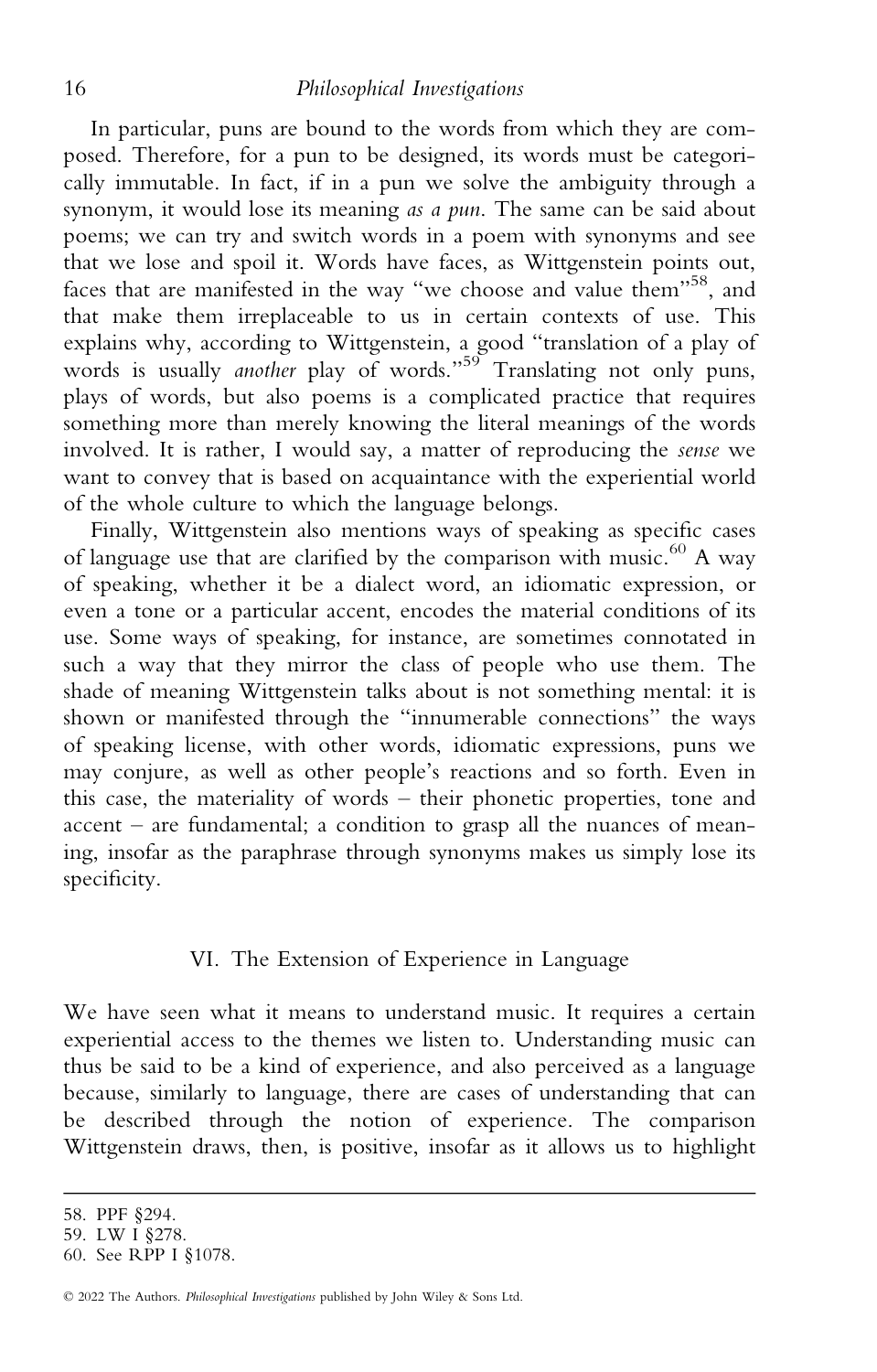some constitutive features of what we usually call understanding, beyond any constraint to look at language only and exclusively through the lens of rule-governed use.

However, further questions arise: how much can we extend this comparison between language and music? Is experience only sometimes involved in understanding, or are the examples of poetry, puns, and ways of speaking designed to make us realize that understanding always requires experience? Is experience an important feature present in some but significantly not all cases of linguistic understanding, or rather, is it a precondition of language use in its entirety?

Gilead Bar-Elli argues that experience is "vital to understand the inherent intentionality of language.<sup>5,61</sup> Experience of meaning, he says, is "a precondition of our ability to mean, to intend and to use language intentionally."<sup>62</sup> Bar-Elli envisions what looks like a thesis about language, as he strives to formulate a general principle as a precondition of our ability to use language and symbols as such: experience itself. Such a thesis, however, requires more than what is substantiated by Wittgenstein. We can know what a way of speaking means, even though we do not catch its shades of meaning; a poem may well tell us nothing, and we do not rely on puns to do logic, chemistry or transmitting (ordinary) communications. Relevantly, all these language-games can be said to predicate the given meaning of ordinary words. From these examples alone, we can then draw the opposite conclusion, viz., it is experience that presupposes meaning as it is given in ordinary life, not the other way around.<sup>63</sup>

I do not think, however, that we can attribute this opposite claim to Wittgenstein, either, and this is because he was not interested in arguing for some thesis or other. Wittgenstein's aim is, if you like, less ambitious: he wants to give a perspicuous description of our concept of understanding in its complexity. This description wavers between the two poles fixed by rules and experience, as the following paragraph shows:

We speak of understanding a sentence in the sense in which it can be replaced by another which says the same; but also in the sense in which

<sup>61.</sup> Bar-Elli (2006: 217).

<sup>62.</sup> Bar-Elli (2006: 232).

<sup>63.</sup> Wittgenstein himself sometimes suggests something along those lines. An example is RPP I §358, where it is said that whatever interest the concept of experience has, it does not involve the concept of meaning. The same suggestion is found in RPP II §245 and LW I §52. In the light of such evidence, scholars have often argued that for Wittgenstein experience was precisely a by-product, an epiphenomenon of our life with meaningful signs, rather than a necessary precondition for any language use. See, for instance, Schulte (1993), especially chap. 5, and Glock (1996: 38 – 40).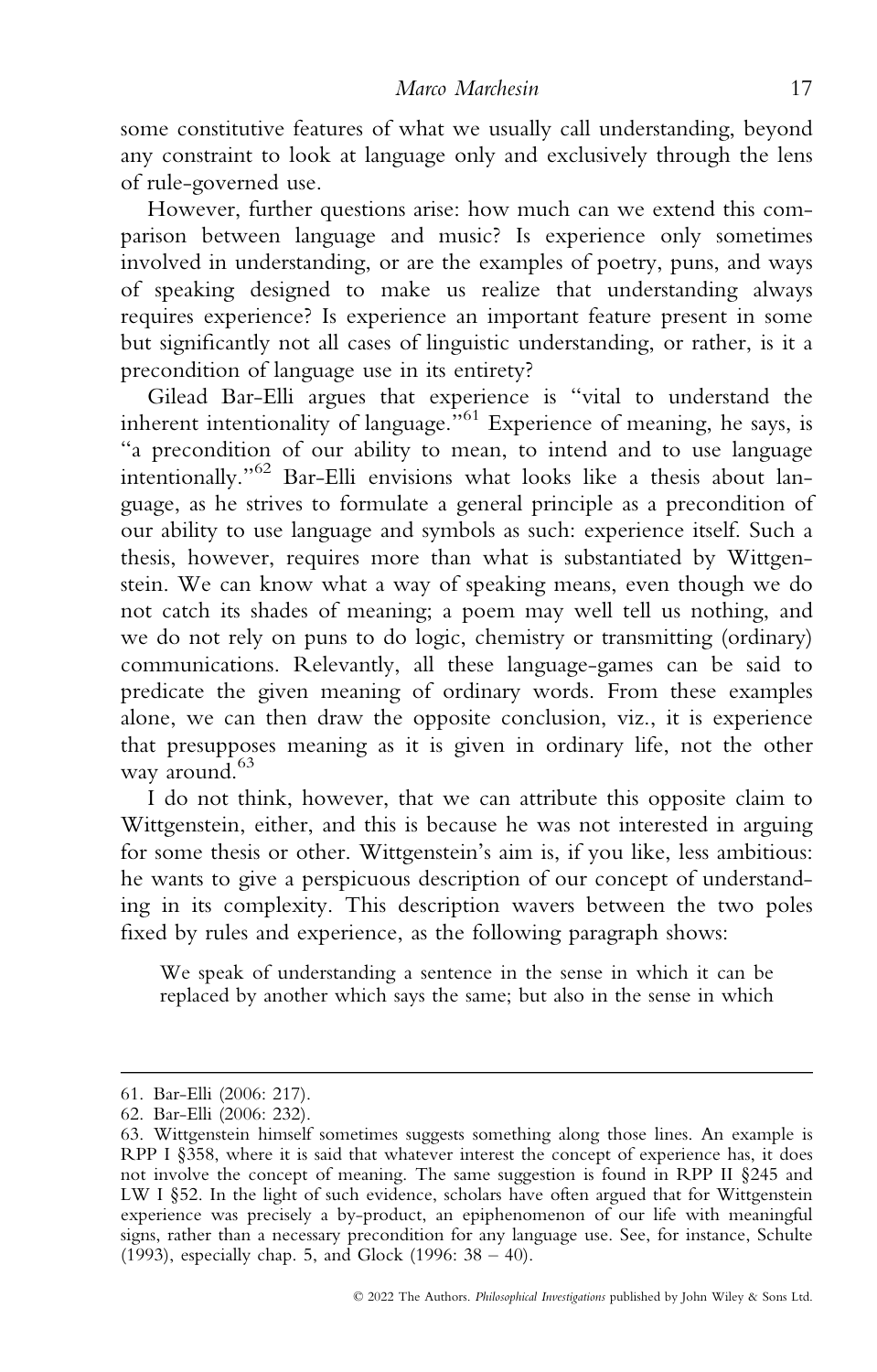it cannot be replaced by any other (any more than one musical theme can be replaced by another).

In the one case, the thought in the sentence is what is common to different sentences; in the other, something that is expressed only by these words in these positions. (Understanding a poem).  $64$ 

On one hand, understanding a sentence is shown by the fact that we can switch it with another set of signs and preserve its meaning. The meaning of the sentence here does not depend on the signs we use to express it. Even though Wittgenstein is not explicit about it, we can assume replaceability as a conceptual feature of meaning and understanding, exclusively based on rules. Signs are replaceable when they are mostly irrelevant to conveying a determinate meaning, as meaning is conceived as the role arbitrary signs play within a system of rules. As long as the role is fixed by the system of rules, we can switch signs without there being any tangible consequences.

On the other hand, we also speak of understanding in cases where the signs we use and the positions they occupy (in whatever linguistic medium) are essential to conveying a certain content, making them, in this sense, thus irreplaceable. This is the case with music and poetry, where meaning is always bound to the themes presented in a certain expressive way, or to the words that we carefully choose due to their acoustic or stylistic properties. Similarly, puns and ways of speaking in which literal translations inevitably miss their meaning are bound to the words we use and the experience we have of them. Notably, to say that signs are sometimes irreplaceable is another way to formulate the immanence of experience and understanding: if we switch an expressive poetic word with another, we lose its meaning; this is because its soul is not separable, as it is completely immanent in the poetic text.

Undoubtedly, this remark is purely descriptive. Wittgenstein does not claim that one kind of understanding is more fundamental than the other. Rather, the remark is meant to present two different models, intended to capture two different aspects of what we call 'understanding' in language. No thesis about the fundamentality of rules or experience follows from it, as Bar-Elli believes. Sometimes, we understand words in the sense that we experience them, sometimes we do not, and we talk about understanding as an ability to follow rules in communication. It is likely that ordinary language presents both cases of understanding together, as both rules and expression are involved when we use words in day-to-day conversation.

It is noteworthy that thinking of experience as a precondition of any language, as Bar-Elli does, would make any language-game where

<sup>64.</sup> PI §531.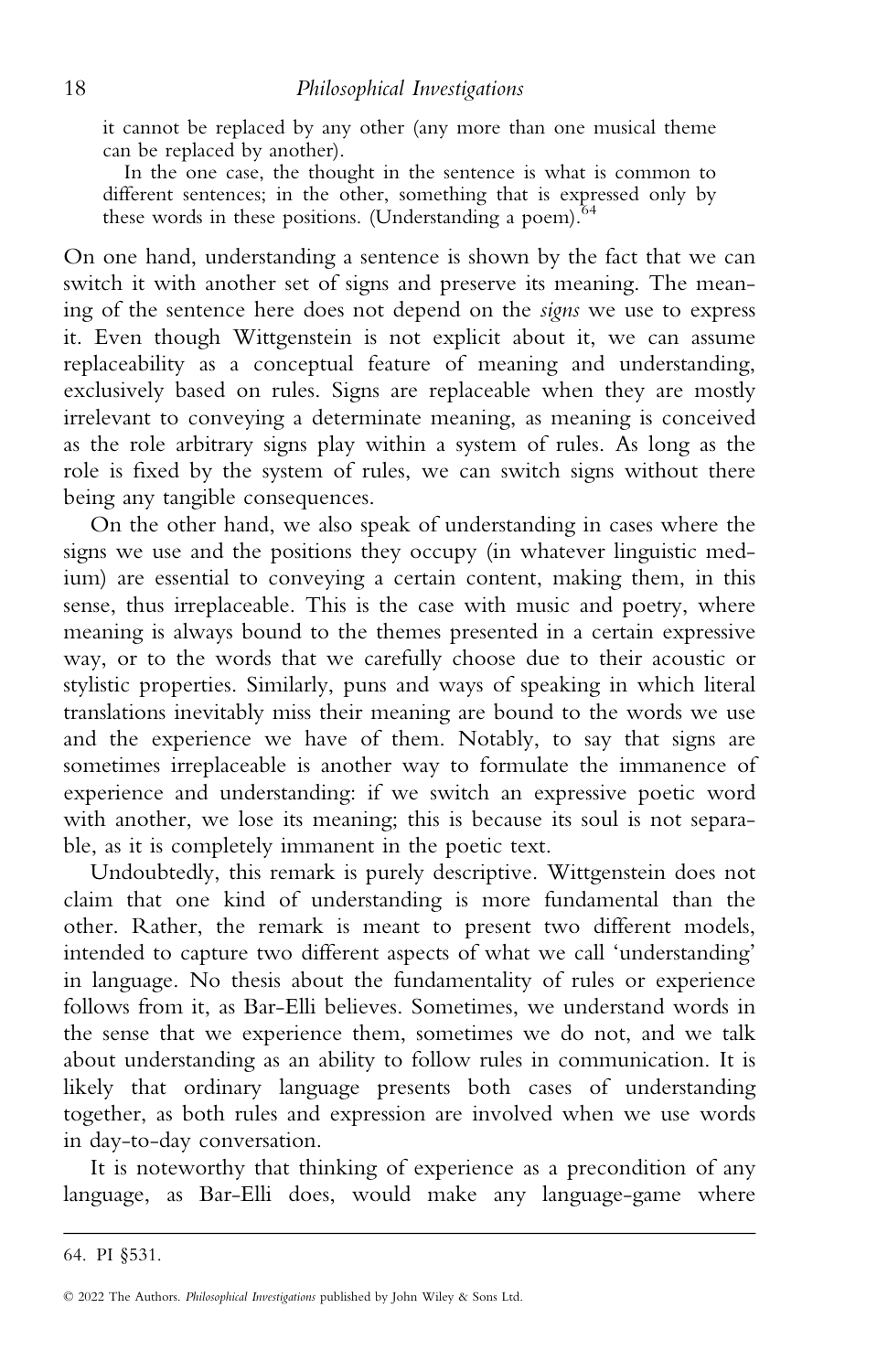understanding and meaning are exclusively expressible in terms of rulegoverned behaviour simply inconceivable. According to Wittgenstein, however, we can conceive such languages, featuring only rules but no experiential dimension, cold systems of signs in which every word is replaceable without loss of meaning. This language would have no soul, a term Wittgenstein uses while discussing music: a language with no musicality, where aspects like intonation, sound, and pitch play no part.<sup>65</sup>

In Zettel, Wittgenstein gives several artificial examples of soulless languages. They are cases of particular systems of words in which the meaning of expressions changes according to definite rules, like a word having a meaning in the morning and another in the afternoon, or, alternatively, a language where words alter every day according to a rule fixing the order of their letters.<sup>66</sup> In this case, language users always need to rely on tables to apply the words correctly. These languages, we could also say, do not come naturally, they feel clunky, unfamiliar in an important sense: they are without a "ring."<sup>67</sup> If we look at actual languages, Wittgenstein thought that chemical symbolism was a case of soulless language.<sup>68</sup> Despite the fact that H<sub>2</sub>O became the chemical alias for water, and is regarded as a universal symbol of life, conversely,  $CO<sub>2</sub>$  is associated with negative connotations due to its connection with the climate crisis, yet within chemistry those symbols are completely arbitrary and could be easily swapped with another system for practical purposes, whatever it might be. Finally, it is relevant to notice how much this whole discussion makes Wittgenstein's seemingly puzzling remark on Esperanto perspicuous. Esperanto, Wittgenstein says, brings about a feeling of disgust, as its words "are cold, lacking in associations," and yet "it plays at being a language."69 The artificiality of Esperanto makes it a soulless language, with no associations, no grip on our life, and renders it an inexpressive and mechanical language.

As such, the mere conceivability of cases of language use that do not require experience is helpful in diminishing the notion of experience as a precondition of language tout court, as Bar-Elli does. We should not, however, make the opposite mistake and use such languages as a basis for an alternative claim about rules as the precondition of language. Against such a notion, we can employ the same strategy to dismiss Bar-Elli's claim: we can point at cases of language use where rules are

<sup>65.</sup> See PI §530.

<sup>66.</sup> See Z §148.

<sup>67.</sup> See Z §149.

<sup>68.</sup> See Wittgenstein (2000), in particular, manuscript 161, referred as MS 161: 6f.

<sup>69.</sup> CV: 144.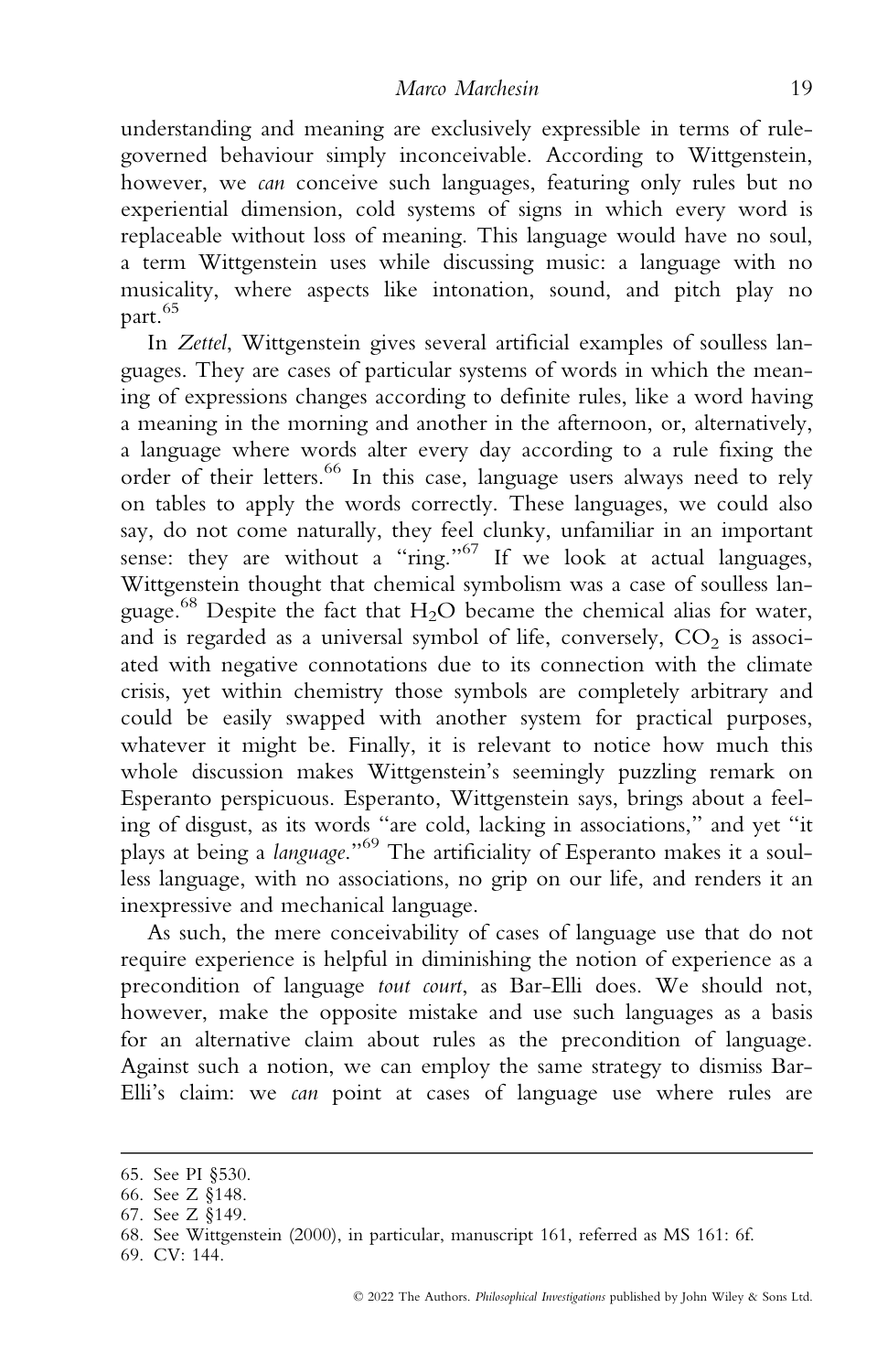inessential, or at most reduced to a minimum, as Wittgenstein himself does when he says that we might "imagine people who had something not altogether unlike a language: vocal gestures, without vocabulary and grammar ('Speaking with tongues')."<sup>70</sup> If we ask what meaning looks like in such a language, we should first ask what it looks like in music, Wittgenstein says.<sup>71</sup> Such a language would likely be a language of pure expression, untainted by any word affiliations with rules established in advance.

As an example, Wittgenstein mentions speaking in tongues, also known as glossolalia, a practice common in early Christian communities  $-$  and still present in some forms of the Christian cult – consisting in speaking a language unknown to the speaker but nevertheless "full of meaning," so that it can pretend to be an actual language. As he mentions vocal gestures, another, more accessible example might be the word-like sounds exchanged by lovers, a private vocabulary expressive of their love.<sup>72</sup> Wittgenstein describes those words as being "loaded with feeling," thus hardly replaceable. We are dealing with an example that falls squarely within the second sense of understanding above. As in the case of understanding music, here too Wittgenstein uses the vocabulary of gestures that are "assimilated" or made "accessible:" learning these language-like phenomena means precisely to expand or extend the range of our expressive tools, and with them, the possibilities of expression in our life.

We can now see where the philosophical significance of such borderline cases of language lies, be it speaking in tongues or soulless languages: their design is helpful, not only for tackling claims by which understanding and meaning can be univocally accounted for via a single principle (may it be rules or experience), but for fully capturing those distinct aspects of our concept of understanding that Wittgenstein describes in PI §531. Arguably, these simple language-games can be seen as instances of what Wittgenstein calls "centres of variation"<sup>73</sup> or "poles of description"<sup>74</sup> in philosophical clarification; far from being the basis for a theory of language or meaning, they rather function as points of reference through which we organize our account of other complex cases of language use that can, in fact, be seen as variations on those simple instances. Different cases of language use will be akin to one of the two

<sup>70.</sup> PI §528.

<sup>71.</sup> PI §529.

<sup>72.</sup> LW I §712.

<sup>73.</sup> The notion is present in the Nachlass: see MS 115: 221–222; cf. MS 152: 16–17.

<sup>74.</sup> RPP I §633.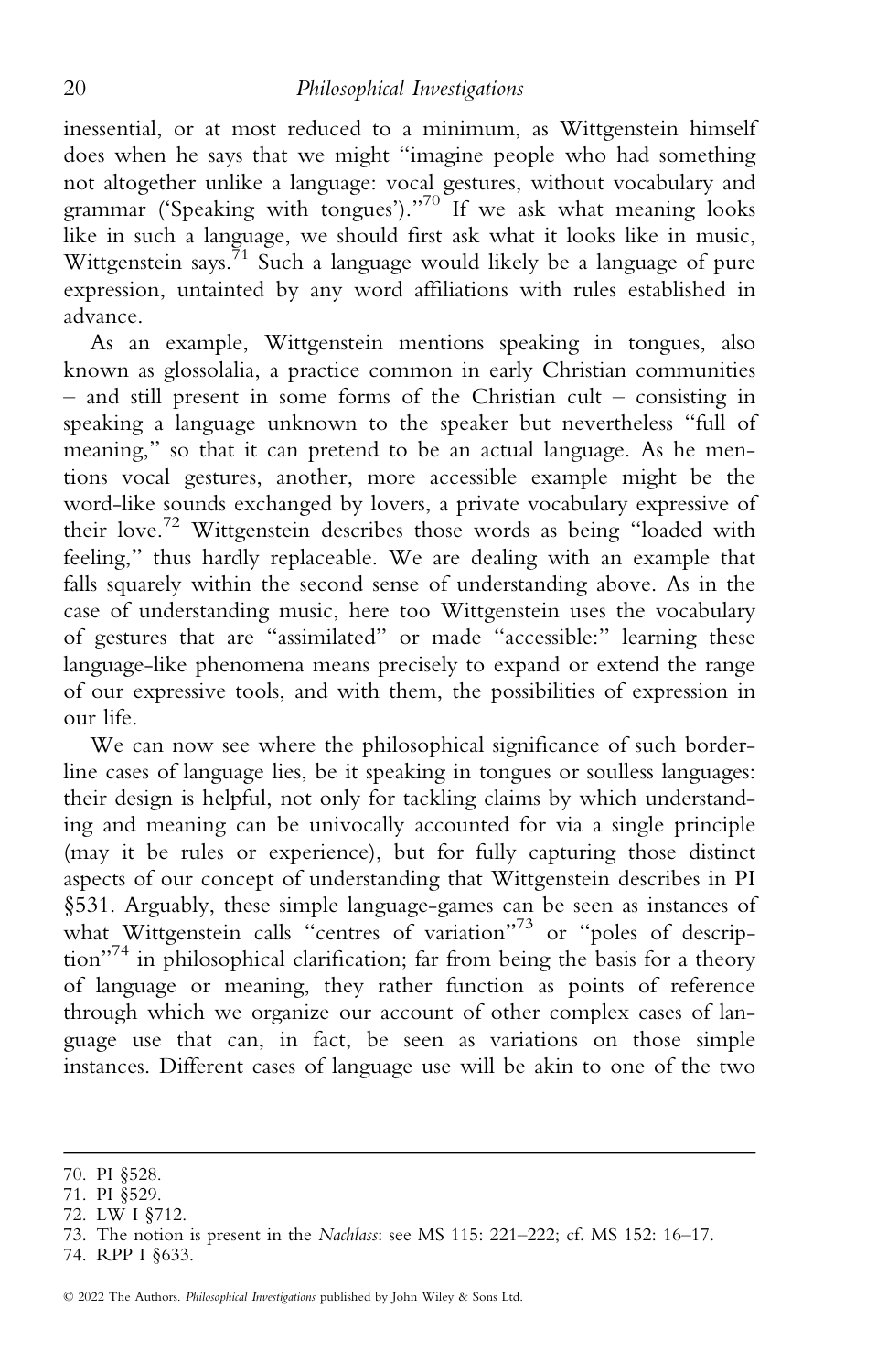poles so designed, or even be akin to both, as they are not necessarily taken to be exclusive.75

Music itself can thus be seen as a pole of description, analogous yet distinct from the case of speaking in tongues, intended to highlight those material aspects of language use that often require an appeal to a certain kind of experience; as when we talk about understanding a poem, a way of speaking, making a pun, and so on. Far from offering access to a new thesis about the nature of language where experience informs as a precondition of meaning and intentionality, the comparison with music should be taken as one of the many tactical moves Wittgenstein makes to account for the grammar of linguistic understanding, in all its irreducible complexity.

School of Politics, Philosophy Language and Communication Studies University of East Anglia Norwich NR4 7TJ  $I$ <sub>I</sub>K m.marche92@hotmail.com

#### References

- Ahonen H. (2005). "Wittgenstein and The Conditions of Musical Communication." Philosophy 80: 513-529.
- A. Ambrose (ed.) (1982). Wittgenstein's Lectures, Cambridge, 1932–35. Oxford: Blackwell.
- Bar-Elli G. (2006). "Wittgenstein on the Experience of Meaning and the Meaning of Music." Philosophical Investigations 29: 217–249.
- Glock H. J. (1996). A Wittgenstein Dictionary. Oxford: Blackwell.
- Hacker P. (1996). Wittgenstein, Mind and Will. Oxford: Blackwell.
- Hanfling O. (2004). 'Wittgenstein on Meaning and Music'. In P. Lewis (ed.), Wittgenstein, Aesthetics and Philosophy. Aldershot: Ashgate.
- Johnston P. (1993). Wittgenstein: Rethinking the Inner. London: Routledge.
- Kuusela O. (2008). The Struggle against Dogmatism. Oxford: Oxford University Press.
- Kuusela O. (2019). Logic as the Method of Philosophy. Oxford: Oxford University Press.

<sup>75.</sup> For a detailed account of Wittgenstein's methodology of centres of variation and poles of description, see Kuusela (2008; see, especially chap. 4) and Kuusela (2019: 187).